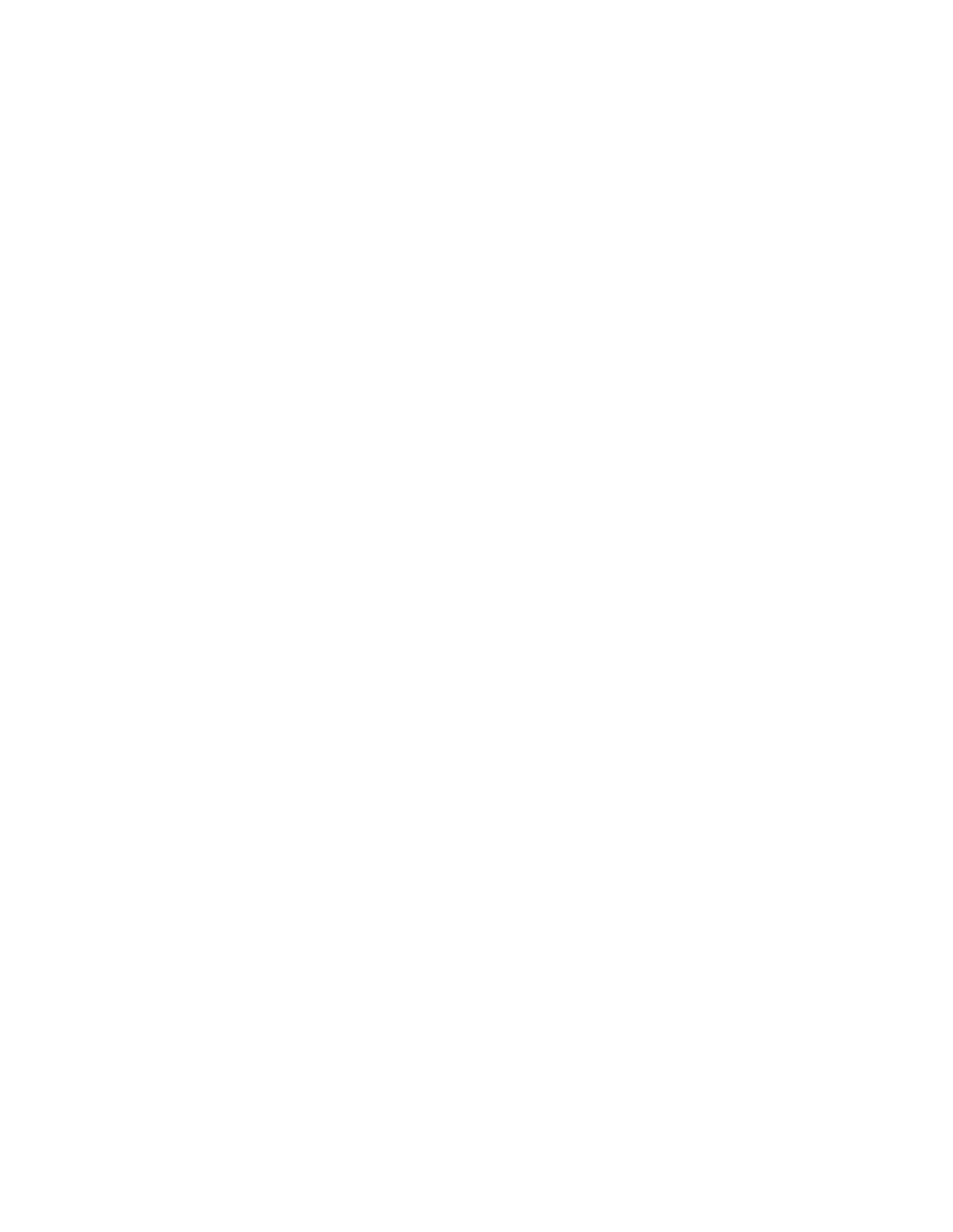# 1

## **Emotional Processing Theory**

*An Update*

EDNA B. FOA JONATHAN D. HUPPERT SHAWN P. CAHILL

For nearly two decades, emotional processing theory (Foa & Kozak, 1985, 1986) has influenced the conceptualization of the nature of anxiety disorders and the psychological mechanisms of their effective treatment. This chapter discusses the basic premises of emotional processing theory as originally described by Foa and Kozak, as well as several hypotheses derived from the theory. We first describe the emotional processing conceptualization of the anxiety disorders and the mechanisms that are thought to underlie their recovery through effective treatment or natural recovery. We then discuss the current status of the theory by reviewing the relevant literature. In this review we focus on the evidence for the role of activation, within- and between-session habituation, and distraction and the relationship among these variables and cognitive, behavioral, and psychophysiological change. Next we discuss recent modifications to the theory, particularly in the areas of trauma/posttraumatic stress disorder (PTSD) and social phobia, which are based on empirical evidence, as well as learning and information processing theories. Finally, we identify a number of essential questions to guide future research in the nature and treatment of anxiety disorders.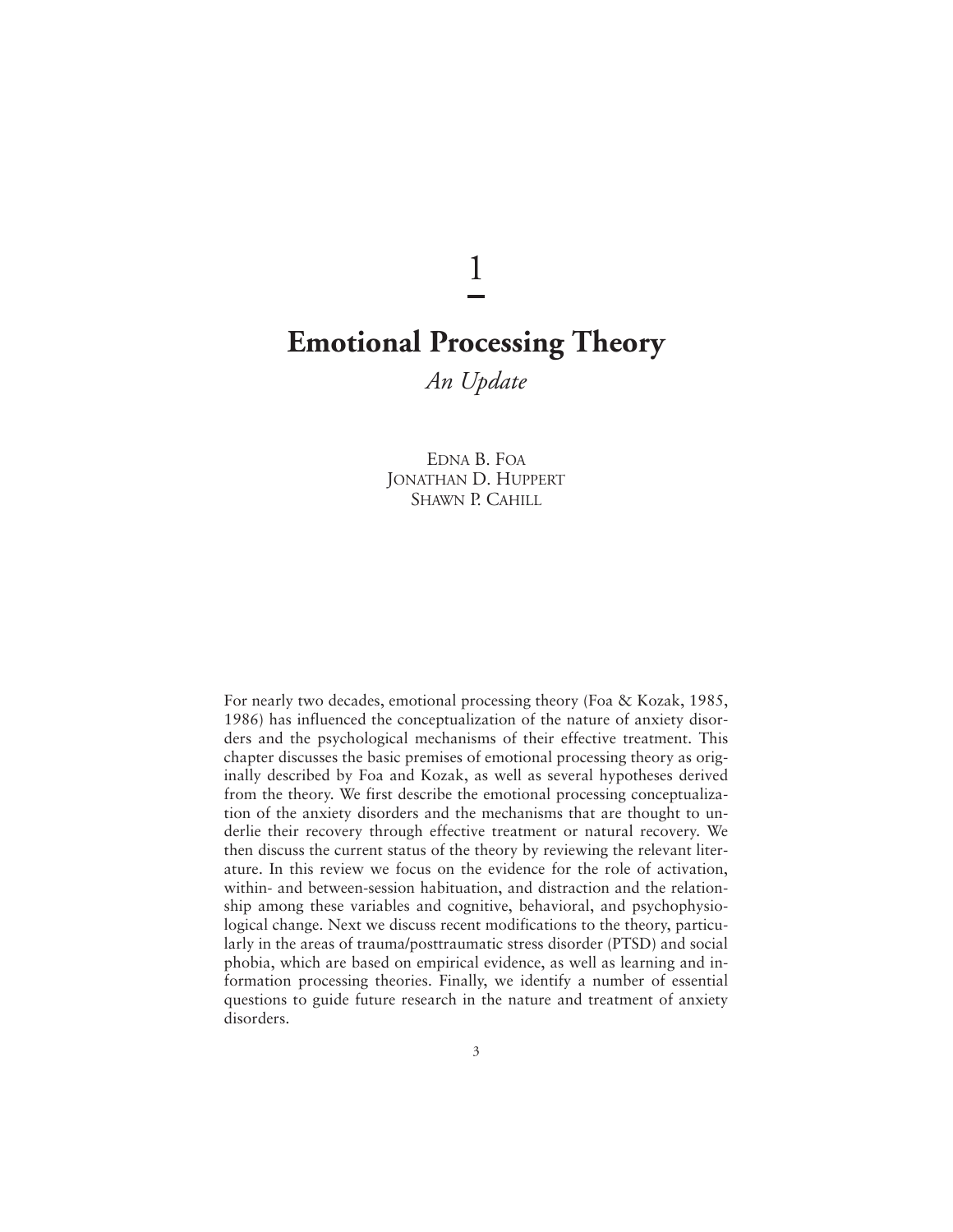#### **HISTORY OF THE EMOTIONAL PROCESSING CONCEPT**

The concept of emotional processing has its origin in Lang's (1977) analyses of fear-relevant imagery in the context of behavior therapy for fear reduction. In studying the procedure of systematic desensitization, Lang, Melamed, and Hart (1970) found three predictors of successful treatment: greater initial heart rate reactivity during fear-relevant imagery, greater concordance between self-reported distress and heart rate elevation during fear-relevant imagery, and a systematic decline in heart rate reactivity with repetition of the imagery. On the basis of his research, Lang (1977) suggested that "the psychophysiological structure of imagined scenes may be a key to the *emotional processing* [italics added] which the therapy is designed to accomplish" (p. 863). Although Lang did not elaborate on the term "emotional processing," subsequent papers advanced a bioinformational model of fear (e.g., Lang, 1984).

Lang's (1977, 1984) conceptual framework holds that a fear image is a cognitive structure containing stimulus, response, and meaning information that acts as a program to avoid or escape from danger. For example, the fear structure of a person with dog phobia includes representations of dogs, various physiological and behavioral fear responses (e.g., rapid heart rate, sweating, running away), and threat meanings associated with both dogs (e.g., "Dogs are dangerous") and the person's responses (e.g., "My rapid heart rate and sweating mean that I am afraid"); these representations are associated with one another. The fear structure is activated by information that matches some of the information represented in the structure and then spreads to other associated representations. Thus, in the dog-phobia example, confrontations with a dog not only activate the representation of a dog but also the danger meaning and the physiological responses of arousal and defensive behavioral responses. According to Lang (1977), "the aim of therapy could be described as the reorganization of the image unit in a way that modifies the affective character of its response elements" (p. 867). He further proposed that for image modification to occur, it is necessary for the fear structure to be activated to some extent. Accordingly, it is the necessary activation followed by image reorganization that accounts for the relationship between physiological measures (i.e., elevated heart rate reactivity followed by a decline in heart rate reactivity) and good outcome in exposure therapy for fear. However, Lang did not specify how activating the fear structure brings about changes in the response elements of the fear structure nor the nature of the changes that bring about a therapeutic outcome.

Rachman (1980) followed up on Lang's work by defining emotional processing as "a process whereby emotional disturbances are absorbed, and decline to the extent that other experiences and behaviors can proceed without disruption" (p. 51). Accordingly, successful processing would be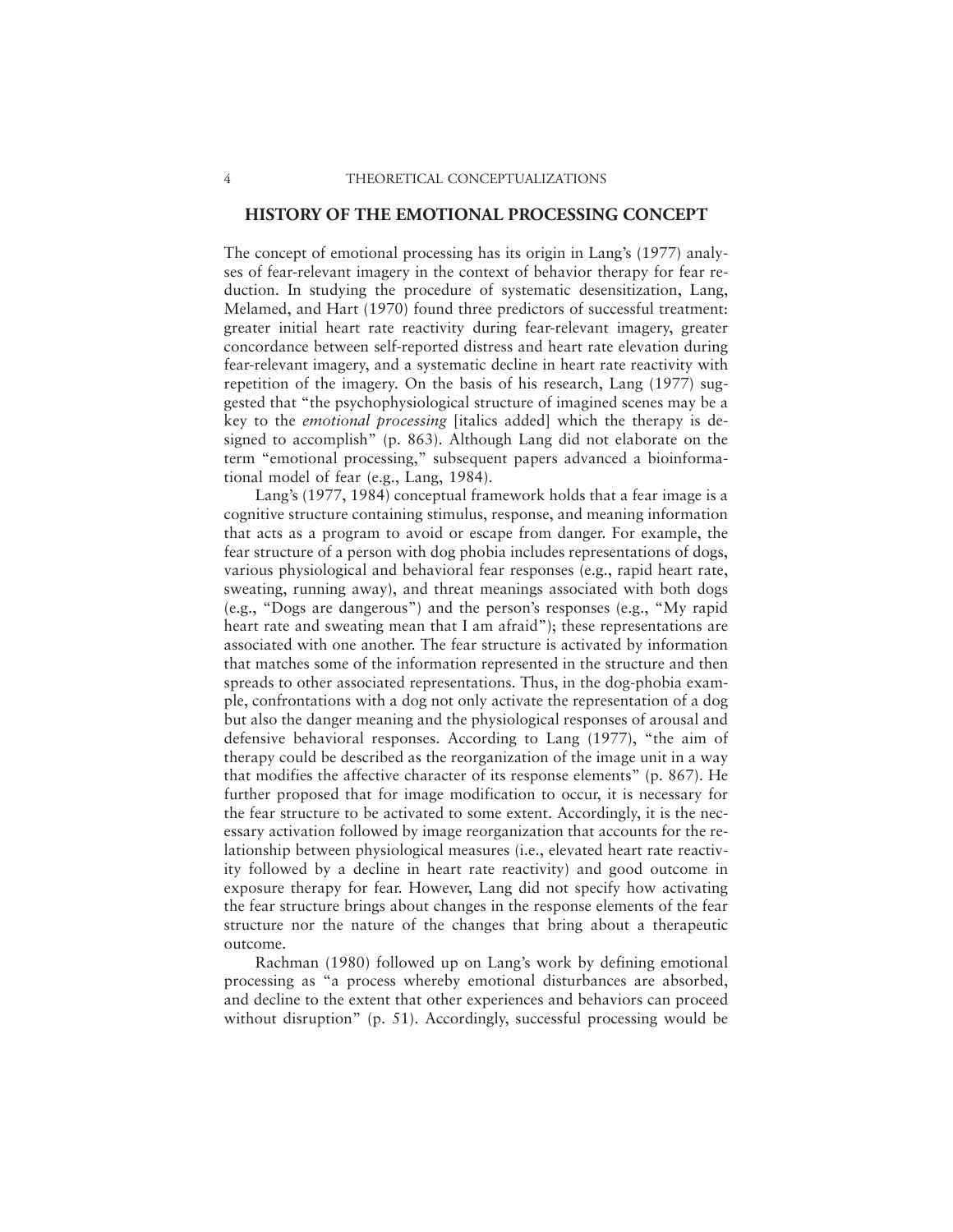indicated by a person's confrontation with a previously distressing stimulus or event without experiencing or exhibiting signs of distress. By contrast, clinical phenomena such as persistent fears, anxiety, or obsessions; failures to benefit from exposure therapy; and the return of fear after exposure therapy would be evidence of failed or incomplete emotional processing. Rachman's analysis provides a description of the phenomena of emotional processing but does not provide a theoretical explanation of this construct. Indeed, as noted by Foa and Kozak (1986), Rachman's definition suffers from circular reasoning: The fear reduction that is attributed to successful emotional processing is the same evidence used to infer that successful emotional processing has occurred. The task taken up by Foa and Kozak (1986) was to provide a theoretical framework to explain the phenomena of emotional processing.

### **FOA AND KOZAK'S EMOTIONAL PROCESSING THEORY**

#### **Fear Structures**

Emotional processing theory (Foa & Kozak, 1985, 1986) builds on Lang's concept of fear structure, described previously, to explain the psychopathology and treatment of anxiety and its disorders. To this end, Foa and Kozak (1986) distinguished between normal and pathological fear structures. The former is adaptive, whereas the latter is maladaptive. In an adaptive fear structure, the associations among the representations reflect reality faithfully (e.g., a car veering toward me — danger meaning ["cars coming toward me are dangerous"] and fear [heart rate acceleration, scanning the road, veering the car off the road]). Thus, when a normal fear structure is activated by a dangerous situation (e.g., a car veering toward the person), it generates fear and leads to adaptive maneuvering by the individual (e.g., moving to safety) to avoid danger. In contrast, a pathological fear structure contains associations among the stimulus, response, and meaning representations that distort reality and includes excessive response elements (e.g., avoidance of safe situations). Foa and Kozak (1986) noted that pathological fear structures are resistant to modification but did not provide an explanation for this phenomenon. We propose that the persistence of a pathological fear structure is due to behavioral and cognitive avoidance, as well as to cognitive biases in processing information at various stages (encoding, interpretation, and retrieval). The avoidance and cognitive biases interfere with the acquisition of relevant information that is inconsistent with the existing elements of the pathological fear structure, a process that, as is discussed subsequently, constitutes the essence of recovery or emotional processing.

Foa and Kozak (1985) proposed that specific pathological fear structures underlie the different anxiety disorders and that successful psychosocial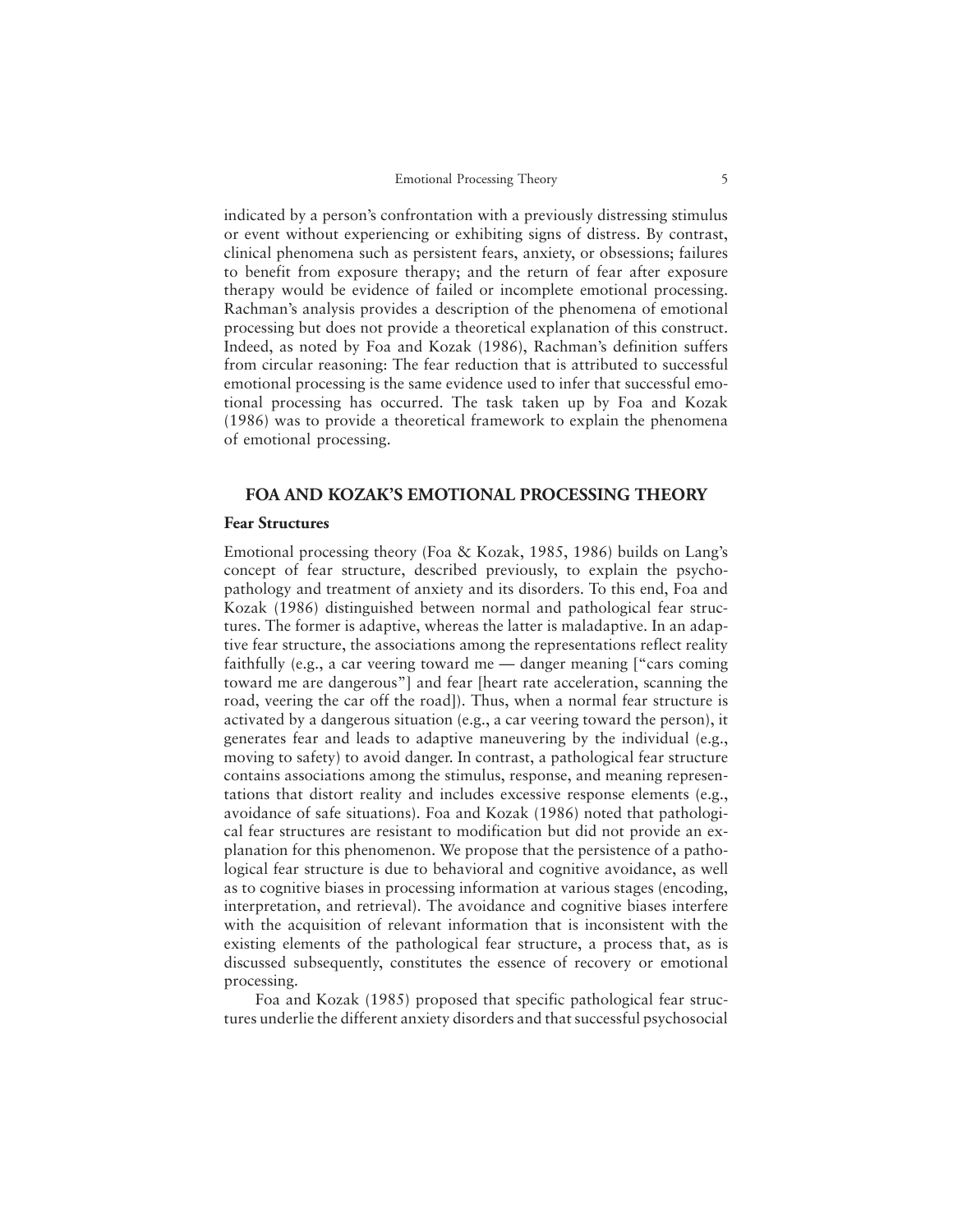treatment modifies the pathological elements in the structures. Furthermore, each disorder contains elements common to other anxiety disorders (physiological response elements and escape or avoidance responses), as well as disorder-specific elements and associations. For example, the fear structure of patients with PTSD is characterized by a pathological association between trauma reminders, which are essentially safe situations or images, and danger or a sense of incompetence. By contrast, panic disorder is characterized by a pathological association between response elements (bodily sensations), such as shortness of breath, and threat of death or going crazy. Lang and colleagues (e.g., Lang, Davis, & Ohman, 2000; Cuthbert et al., 2003) reported differential levels of specificity and coherence of the fear structures for PTSD, panic disorder, specific phobia, and social anxiety disorder. Specifically, when imagining personally feared consequences, individuals with specific phobias had the highest magnitude of physiological reactivity, and those with panic disorder and PTSD had the lowest. Those with social phobia appeared to fall in the middle; people with generalized social phobia had somewhat less physiological reactivity, and individuals with more circumscribed fears had more physiological reactivity. These data are consistent with the contention that individuals with more discrete fears have more coherent fear structures (Foa & Kozak, 1986).

## **Emotional Processing: Modifying the Pathological Associations in the Fear Structures**

Foa and Kozak (1985, 1986) originally defined emotional processing as the modification of the fear structure in which pathological associations among stimuli, responses, and meaning are replaced with nonpathological associations. They further suggested that this modification involves weakening erroneous associations and acquiring new associations. However, recent work on extinction and reinstatement (Bouton, 2000; Rescorla, 2001) suggests that extinction does not eliminate or replace previous associations but rather results in new learning that competes with the old information. Architecturally, it is not clear whether the new learning is best represented as the acquisition of new associations that inhibit expression of the old associations in the old structure or as the acquisition of a new fear structure that exists along with old structure (see Foa & McNally, 1996, for a discussion of the latter concept). In either case, both the old and the new information remain stored in memory. Depending on the context, either the original association/structure or the new association/structure can be activated and determine behaviors, cognitions, and emotions. Either model better accounts for spontaneous recovery in extinction paradigms and relapses after treatment than the original conceptualization by Foa and Kozak. One major therapeutic implication of this reconceptualization is that treatment should occur in multiple contexts in order to increase the likelihood that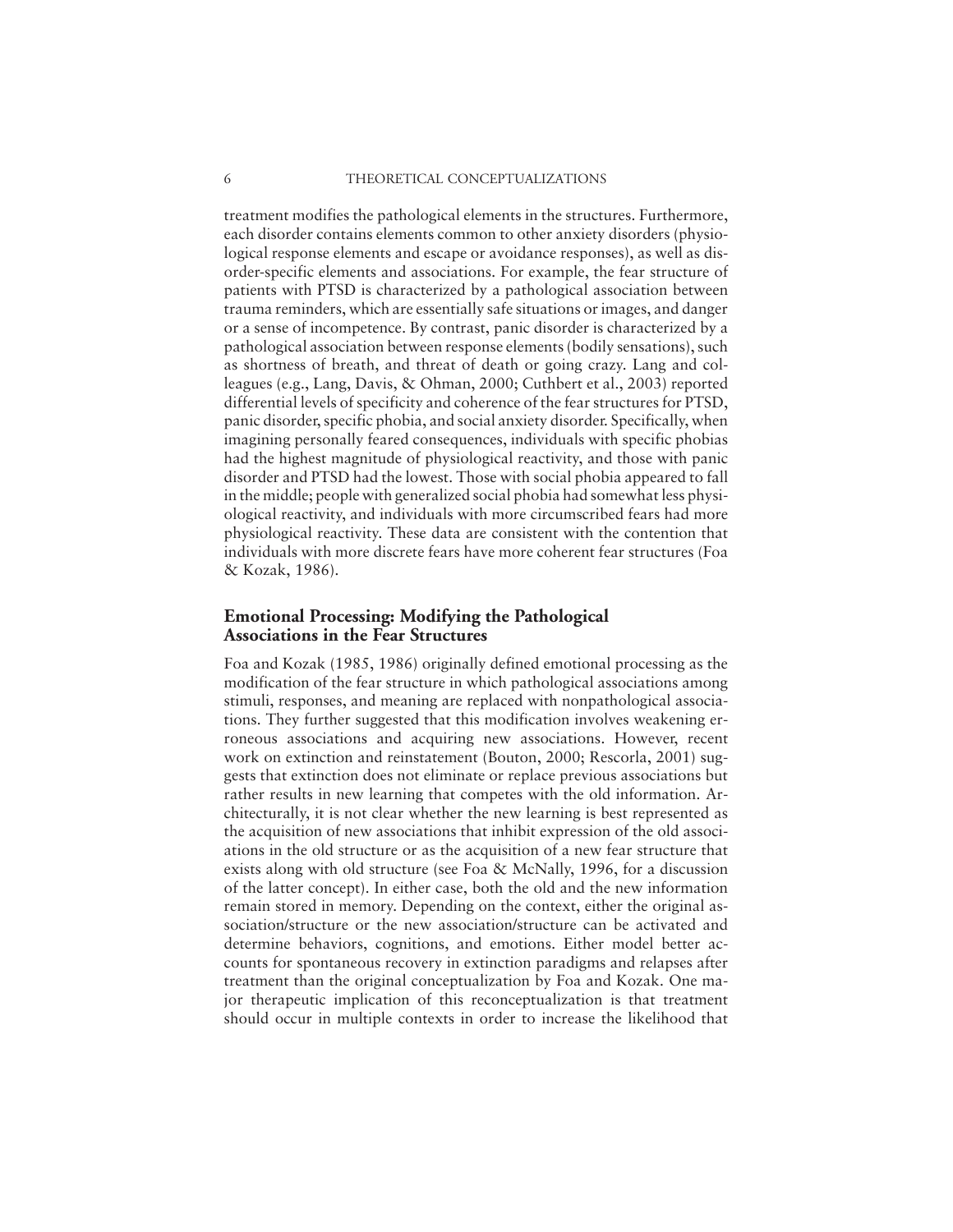the new nonpathological fear structure or associations will be activated instead of the original pathological ones.

Foa and Kozak (1986) proposed that two conditions are necessary for emotional processing to occur: (1) activation of the fear structure and (2) incorporation of new information that is incompatible with the pathological elements of the fear structure. Activation occurs when an individual encounters stimuli or produces responses that are represented in the fear structure and that therefore are associated with danger meaning. In general, the greater the match between the fear-evoking experience and the person's pathological fear structure, the greater the activation. Although there was some suggestion of an "optimal" level of activation in the original theory, it seems that this concept requires further elaboration. Interestingly, neurobiological evidence now suggests that the amygdala needs to be activated in order to promote extinction in animals (Nader, Schafe, & LeDoux, 2000), thus indicating that some level of activation is in fact necessary. Our clinical experience suggests that an extreme level of activation (overactivation) may interfere with emotional processing, though the animal literature does not indicate such a phenomenon. It is likely that overactivation leads to a failure to incorporate new information due to inhibited attention, which diminishes encoding of the new corrective information and biases the processing of available information. Emotional processing theory posits that although activation is a necessary condition for emotional processing, it is not a sufficient condition, and that emotional processing requires the presence of information that disconfirms the erroneous elements in the structure. When such information is unavailable because the individual avoids or escapes the situation, the fear structure remains unchanged. Moreover, if the evocative situation contains information that confirms the person's feared consequences, the fear structure does not change and may even be strengthened. Even when disconfirmatory information is present during the evocative experience, emotional processing occurs only when it is encoded and incorporated into existing knowledge, that is, when new learning has occurred.

## **Exposure Therapy and Cognitive Modifications**

Foa and Kozak (1986) suggested that certain pathological elements characterize the fear structures of individuals with anxiety disorders. The first type of pathological elements involves erroneous stimulus–stimulus associations (bald men  $\rightarrow$  gun, for an individual raped by a bald man), stimulus– response associations (supermarket  $\rightarrow$  heart palpitations, for an individual with panic disorder), and, most important, erroneous associations of safe stimuli with threat meanings (floors  $\rightarrow$  germs  $\rightarrow$  illness  $\rightarrow$  death, for a person with obsessive–compulsive disorder) and responses with threat meanings (heart palpitations  $\rightarrow$  heart attacks  $\rightarrow$  death or danger, for a person with panic disorder). Foa and Kozak further suggested that, in addition to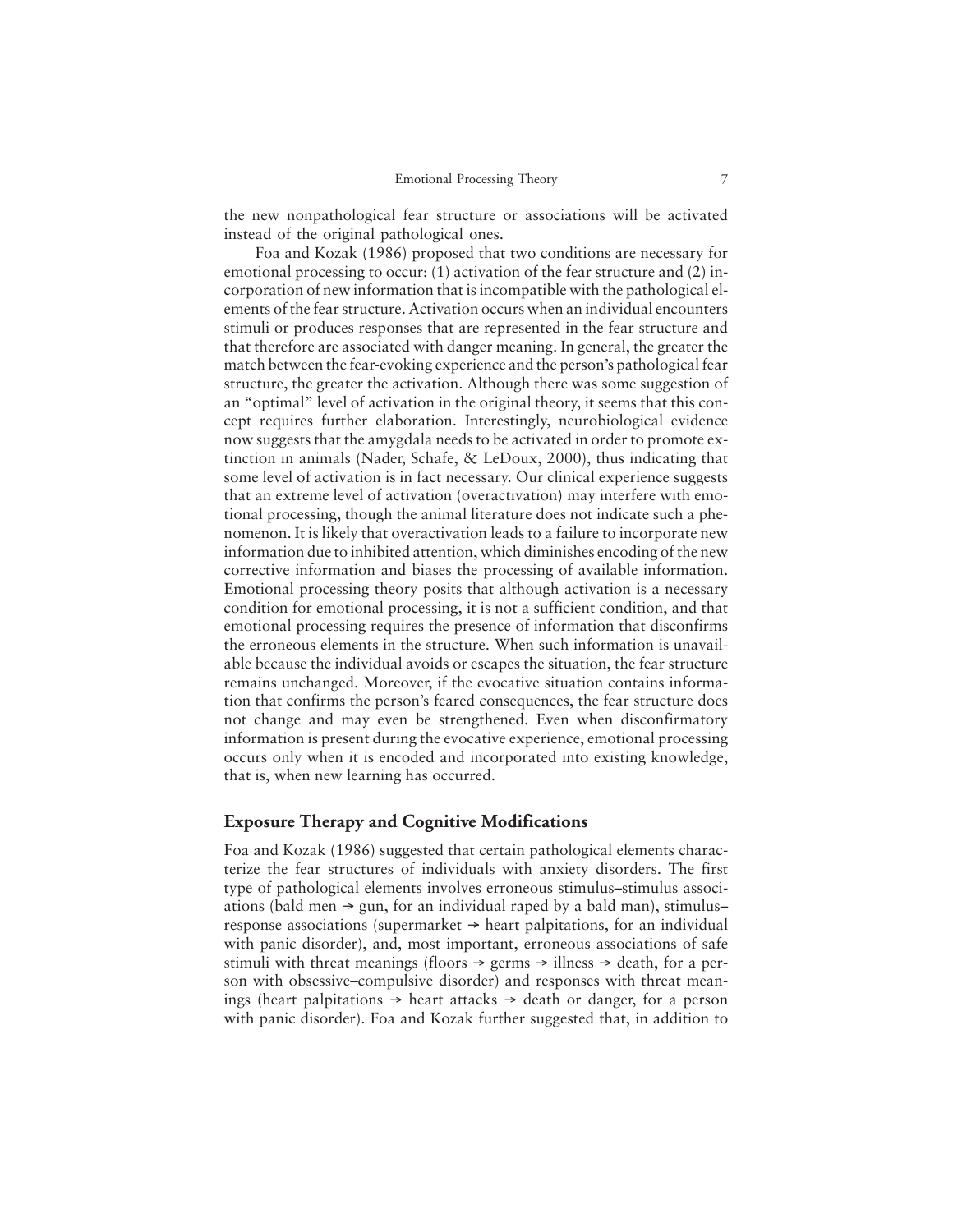pathological associations, pathological elements in the fear structure involve erroneous evaluations. Three such evaluations received particular attention: exaggerated probability estimates of harm (e.g., everyone is critical), exaggerated cost associated with this anticipated harm (e.g., it is dreadful to be criticized), and the anticipation that in the absence of escape or avoidance, anxiety will remain forever and may itself cause psychological (e.g., going crazy) or physical harm (e.g., dying).

In discussing the mechanisms by which emotional processing of fear is achieved, Foa and Kozak (1985, 1986) suggested that *in vivo* exposure (real-life confrontations) to the feared stimulus (e.g., dog) in the absence of the anticipated harm corrects the exaggerated probability estimates of harm. Exaggerated cost, on the other hand, is achieved via habituation of fear during confrontation with the feared consequences, sometimes through imaginal exposure. We suggest that imaginal exposure to the feared consequences not only corrects the exaggerated cost but also strengthens the discrimination between "thoughts about harm" and "real harm," thus altering the associations between threat meaning of stimulus and/or response elements in the fear structure. A clear example is the patient with obsessive–compulsive disorder who erroneously equates thinking about harm with causing harm. Imaginal exposure to causing harm in the absence of real harm may alter the association between thinking about harm and threat. In the same vein, through repeated imaginal exposure of the traumatic memory, the patient with PTSD learns the distinction between remembering the trauma and being retraumatized, thus altering the association between the traumatic memory and threat meaning.

## **Exposure Therapy and Habituation**

Emotional processing can occur as a result of everyday experiences (e.g., natural recovery following a trauma; see the later section on PTSD) or in the context of psychosocial treatment, such as cognitive and behavioral therapies or psychodynamic therapy. Exposure therapy involves helping people to repeatedly confront safe but feared thoughts, sensations, situations, and activities in order to promote emotional processing. Thus exposure therapy exercises are explicitly designed to activate the fear structure and at the same time provide corrective information about the nonthreat value of the stimuli, responses, and meaning elements evoked during the exercise.

Typically a decrease in fear occurs during prolonged exposure exercises (within-session habituation; e.g., Chaplin & Levine, 1981; Foa & Chambless, 1978), along with a decrease in peak intensity of fear across sessions (between-session habituation; e.g., Chaplin & Levine, 1981). Foa and Kozak (1986) identified the activation of fear followed by within- and betweensession habituation as indicators of emotional processing that are related to,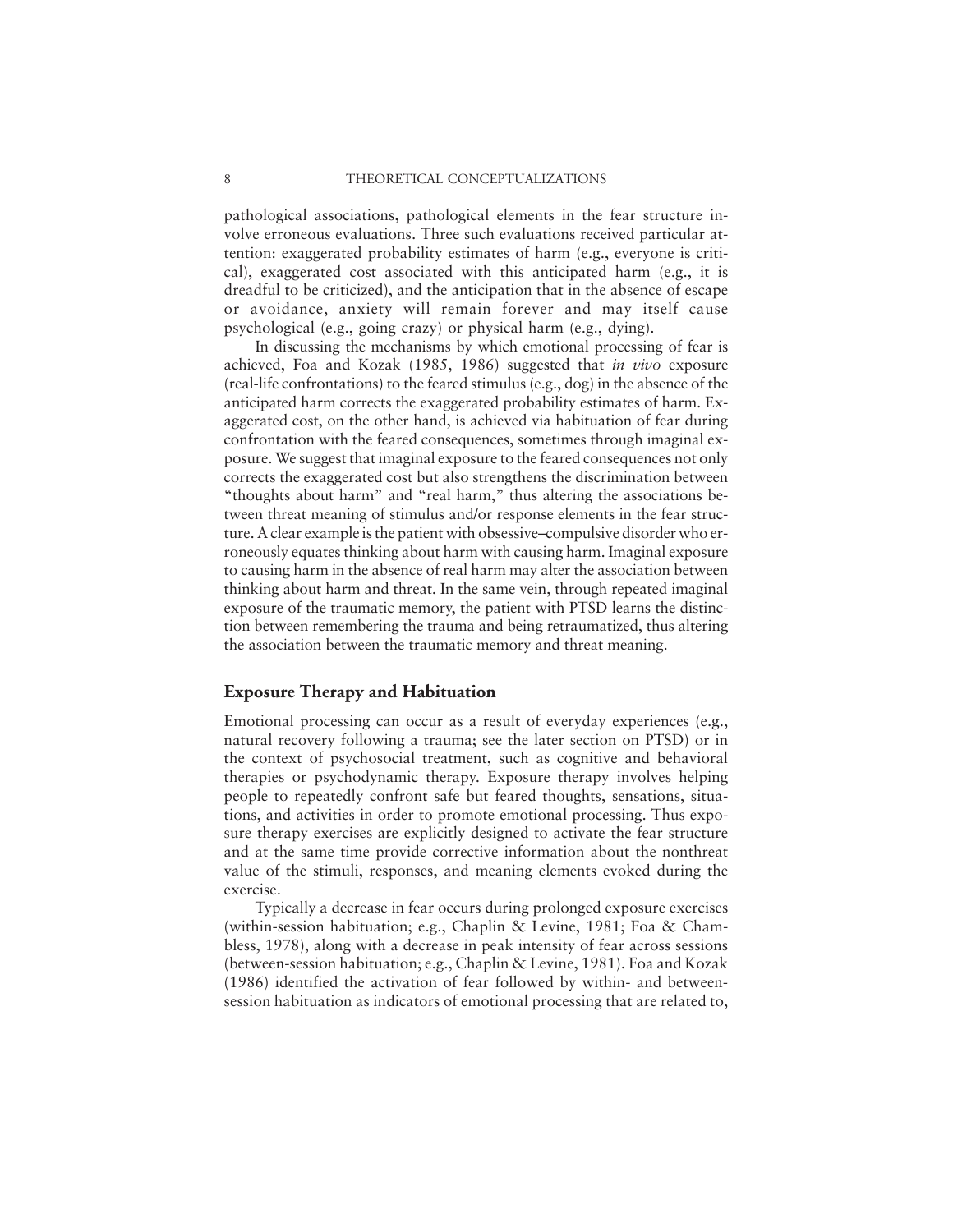but conceptually distinct from, symptom reduction. In addition to being an indicator of emotional processing, habituation may be a source of disconfirming information, such as information about the *absence* of physiological responding in the presence of the targeted stimulus that is incompatible with prior response information. Habituation may also disconfirm erroneous beliefs about the consequences of intense anxiety, such as the belief that anxiety will persist unless the person escapes the fear-evoking situation.

Several studies have found a relationship of between-session habituation with symptom reduction (i.e., treatment outcome; van Minnen & Hagenaars, 2002; van Minnen & Foa, submitted; Kozak, Foa, & Steketee, 1988; Jaycox, Foa, & Morral, 1998). However, the relationship between within-session habituation and symptom reduction is more ambiguous. Within-session habituation has been positively related to longer continuous exposure (Chaplin & Levine, 1981; van Minnen & Hagenaars, 2002; van Minnen & Foa, submitted), and longer continuous exposure has been positively related to symptom reduction in some studies (Chaplin & Levine, 1981; Rabavilas, Boulougouris, & Stefanis, 1976; Stern & Marks, 1973) but not others (van Minnen & Foa, submitted). However, most studies have not found a direct relationship between within-session habituation and symptom reduction (van Minnen & Foa, submitted; Jaycox et al., 1998; Foa et al., 1983; Kozak et al., 1988; Mathews, Johnston, Shaw, & Gelder, 1974). Further evidence that within-session habituation is not a necessary condition for improvement includes the finding that people with agoraphobia who were allowed to escape from their feared situations before their anxiety decreased improved as much as those who were instructed to stay in the situations until their fear diminished (Emmelkamp, 1974; De Silva & Rachman, 1984; Rachman, Craske, Tallman, & Solyon, 1986). It is possible, then, that within-session habituation is not a reliable indicator of emotional processing. Indeed, reduction of anxiety occurring within a session may sometimes be due to factors that are hypothesized to impair emotional processing, such as distraction and cognitive avoidance. In addition, some information may take time to be processed, such that disconfirming information that had been presented during exposure is not fully incorporated until some time after the exposure exercise (i.e., between sessions) rather than within the session. In fact, this may be the case with cognitive therapy for the anxiety disorders (e.g., Clark, 2001; Rachman, 2003). That being said, it is likely that, for individuals who are fully engaged with an exposure exercise (i.e., without any avoidance) and experience within-session habituation, such habituation is still an indicator of emotional processing and may facilitate between-session habituation (Foa et al., 1983; Pitman, Orr, Altman, & Longpre, 1996). Overall, the deemphasis on the relationship between within-session habituation and outcome is not critical to emotional processing theory because the proposed mechanism underlying symptom reduction is the modification of the relevant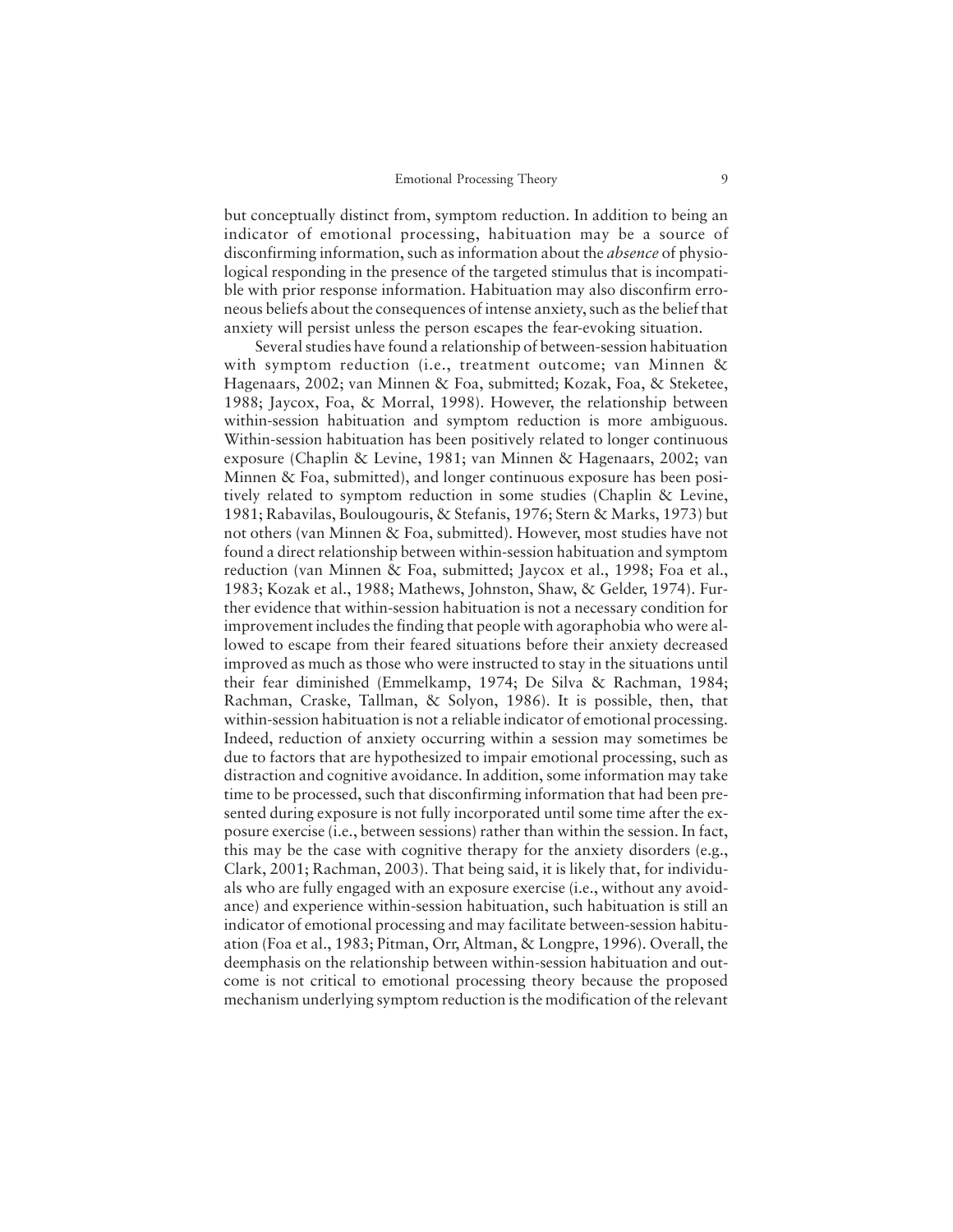erroneous associations through disconfirming information, not through habituation per se. In fact, Foa and Kozak (1986) proposed that within-session habituation is mainly important for patients whose core fear is the erroneous belief that anxiety "stays forever unless escape is realized." For these patients, within-session habituation provides the information that disconfirms their erroneous evaluation. In most cases, the encoding of new information that contradicts the pathological elements in the fear structure occurs both within and between sessions.

## **Exposure Therapy and Distraction**

Foa and Kozak (1986) viewed distraction as a form of cognitive avoidance and therefore hypothesized that distraction would impair emotional processing. Theoretically, distraction could serve to limit activation of the fear structure, prevent the encoding of disconfirming information, or both. The empirical literature on the effects of distraction on fear reduction is inconsistent with regard to the relationship between distraction and habituation. A number of studies have presented data suggesting that distraction interferes with within- and between-session habituation (Grayson, Foa, & Steketee, 1986; Rodriguez & Craske, 1993; Telch et al., 2004), whereas two studies by Page and colleagues (Oliver & Page, 2003; Johnstone & Page, 2004) have suggested that distraction actually facilitates habituation in people with blood-injury and spider phobia. These inconsistencies may be due to methodological differences among studies. First, the only studies to date that have suggested that distraction may facilitate habituation and symptom reduction are for specific phobia. All studies on other anxiety-disordered populations have not found such effects, though none have attempted to replicate Page's distraction technique. Perhaps distraction facilitates partial disengagement in people with specific phobia, but it could be likely to interfere more fully in other individuals with anxiety disorders who also show less coherent fear structures (see Cuthbert et al., 2003, and previous discussion). Alternatively, it is possible that distraction and decreased attention are two different concepts. Page's method involved counting backward by various number intervals, which would still allow eye contact and some level of attentional engagement during the exposure. Many of the other studies used tasks that aimed at producing such an extensive cognitive load that virtually no attentional resources could be allocated to the threat stimuli during the exposure. If distraction is defined as complete disengagement from threat stimuli, then Page's studies do not meet such criteria. However, questions remain as to why decreased attention would be beneficial during exposure to feared stimuli, as it would presumably interfere with activation and with encoding of corrective information.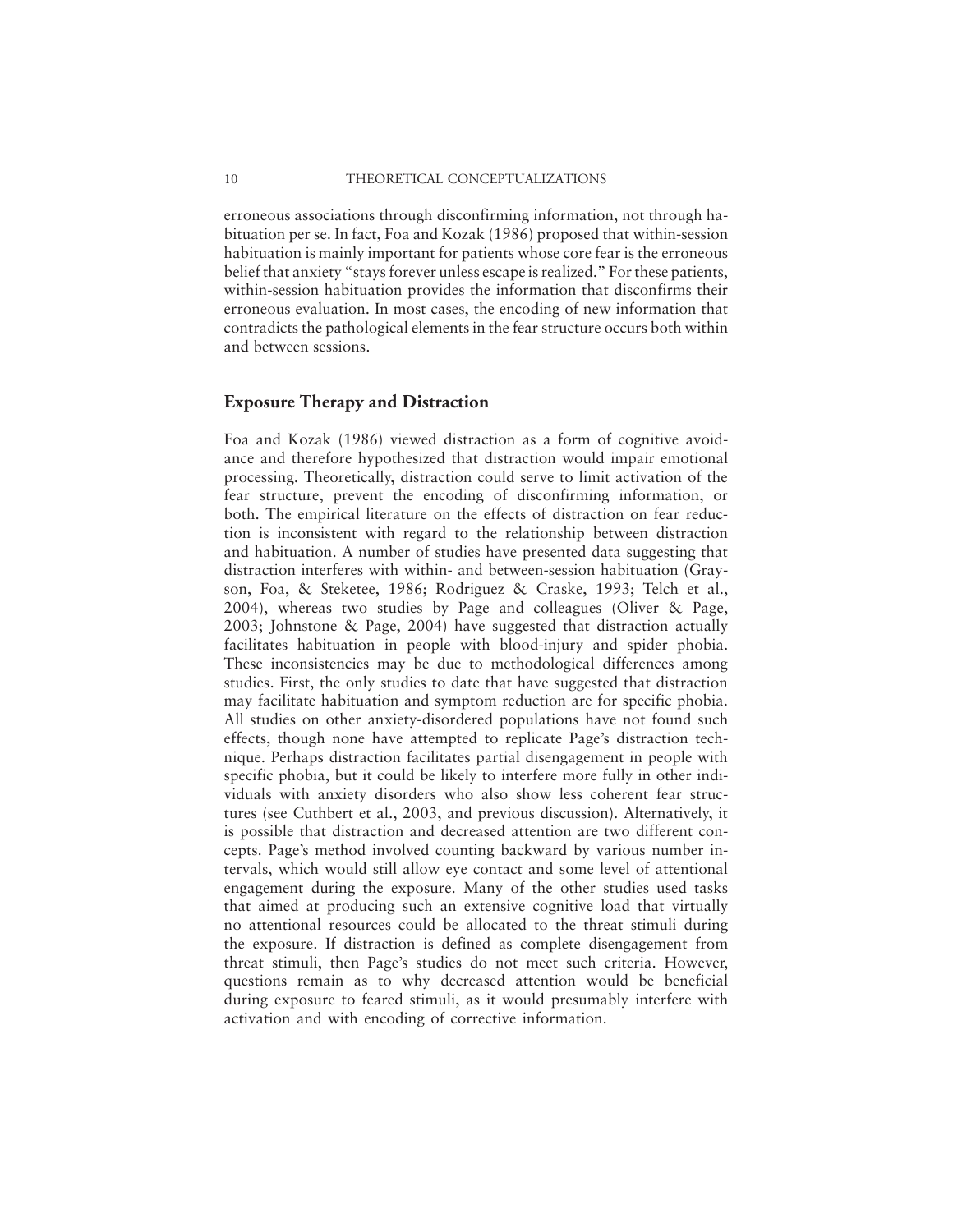## **PTSD AND SOCIAL PHOBIA: THE APPLICATION OF EMOTIONAL PROCESSING THEORY TO SPECIFIC ANXIETY DISORDERS**

In the original formulation of emotional processing theory (Foa & Kozak, 1986), examples from specific phobias, panic disorder with agoraphobia, and obsessive–compulsive disorder were used to explicate the model. More recently, we have focused on the psychopathology and treatment of PTSD and social anxiety disorder and have elaborated models for both disorders within the framework of emotional processing theory (Foa, Steketee, & Rothbaum, 1989; Foa & Jaycox, 1999; Foa & Cahill, 2001; Huppert & Foa, 2004). In this section we start with an application of emotional processing theory to natural recovery from trauma and treatment of chronic PTSD. Following that discussion, we describe a model of social anxiety disorder and how it may integrate well with another current conceptualization of social anxiety (Clark & Wells, 1995).

### **Natural Recovery from Trauma**

Longitudinal studies investigating patterns of reactions following a trauma indicate that individuals differ in their abilities to successfully recover from, and therefore process, a traumatic event. Although most trauma survivors do process the trauma successfully, a substantial minority fail to do so and consequently develop chronic PTSD (e.g., Riggs, Rothbaum, & Foa, 1995; Rothbaum, Foa, Riggs, Murdock, & Walsh, 1992).

Foa (1997) identified three factors that are associated with both natural recovery from trauma and reduction of PTSD severity via exposure therapy. The first factor is emotional engagement with the trauma memory, which is equivalent to the concept of fear activation discussed earlier. In natural recovery, emotional engagement refers to fear activation that occurs when one encounters a trauma reminder in the natural environment. Given that fear activation has been found to be positively associated with treatment outcome (Foa, Riggs, Massie, & Yarczower, 1995; Pitman et al., 1996), we may hypothesize that a *lack* of emotional engagement would be associated with poor natural recovery following a traumatic event. Dissociative symptoms, such as feelings of derealization or depersonalization during or following a trauma or amnesia for information related to the trauma, have been conceptualized as strategies that reduce emotional engagement in order to avoid trauma-related emotions (Foa & Hearst-Ikeda, 1996). Consistent with the tenets of emotional processing theory, several studies have found that peritraumatic dissociation is associated with more severe PTSD (e.g., Cardena & Spiegel, 1993; Koopman, Classen, & Spiegel, 1994). Similarly, a delay in the peak reaction to a traumatic event may also be seen as initial interference in emotional engagement and thus is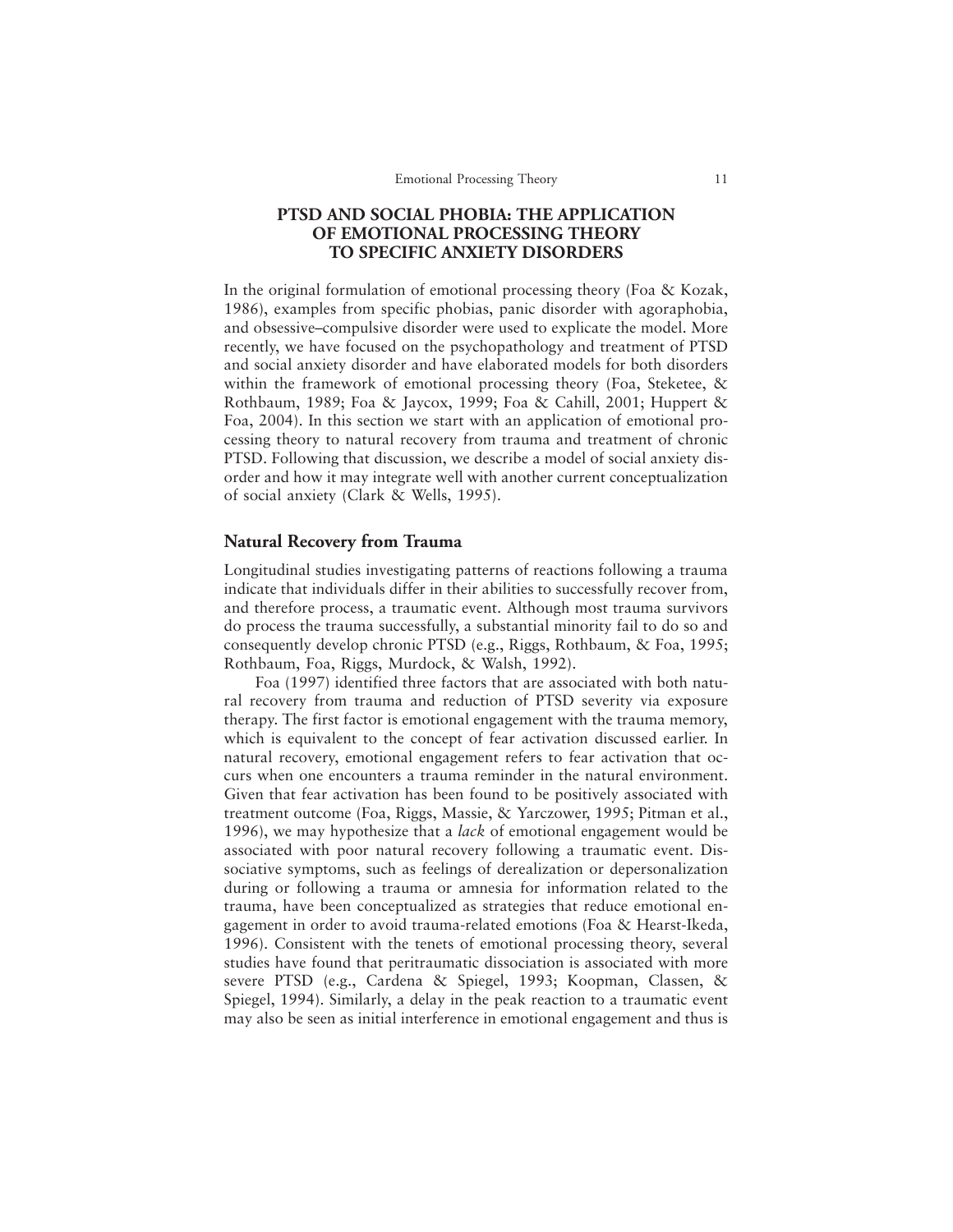expected to hinder emotional processing and natural recovery. Consistent with this hypothesis, individuals whose peak symptom severity occurred within 2 weeks of the traumatic event were less symptomatic 14 weeks later than were individuals whose symptoms peaked between 2 and 6 weeks after the event (Gilboa-Schechtman & Foa, 2001).

The second factor associated with both natural recovery and treatment outcome is a change in trauma-related cognitions. Two basic meaning elements are thought to be at the core of the fear structure for PTSD: that the world is completely dangerous and that the self is totally incompetent (Foa & Rothbaum, 1998; Foa & Riggs, 1993). It follows that individuals with PTSD will exhibit more severe negative cognitions about the world and themselves than individuals who have either experienced a trauma without developing PTSD or who never experienced a trauma. This hypothesis was confirmed by Foa, Ehlers, Clark, Tolin, and Orsillo (1999). Similarly, successful emotional processing of a traumatic memory requires changes in the fear structure related to these two meaning elements such that natural recovery following trauma and recovery from chronic PTSD following treatment will both be associated with reductions in those negative cognitions. In a longitudinal study of crime victims, individuals who recovered from PTSD 3 months after their assaults exhibited fewer negative cognitions than those who continued to have PTSD (Riggs, Rauch, Moser, & Foa, 2005). Similarly, cognitions about the world and themselves decreased with treatment for PTSD, and changes in cognitions were associated with changes in PTSD severity (Foa & Rauch, 2004).

The third factor hypothesized by Foa (1997) to be associated with both natural recovery and improvement with treatment is the level of organization of the trauma narratives. This factor has also gained empirical support. Specifically, a higher degree of narrative articulation shortly after the trauma was predictive of greater recovery (lower PTSD symptom severity) 3 months later (Amir, Stafford, Freshman, & Foa, 1998). Similarly, exposure therapy for PTSD was associated with increased organization and decreased disorganization of the trauma narrative over the course of treatment, and those changes were correlated with symptom improvement (Foa, Molnar, & Cashman, 1995). The ways in which exposure therapy is thought to promote fear activation and modification of erroneous cognitions were explicated earlier. In addition, repeated recounting of the trauma memory during imaginal exposure and discussing the memory with the therapist not only alters the association between remembering the trauma and threat or danger but may also help reduce the fragmented quality of the trauma narrative. Over repetitions of the narrative, the sequence of events becomes better established, and details remembered in one recounting are incorporated into subsequent recountings, thereby helping to create a coherent narrative. It may be hypothesized that a more coherent narrative reflects a more coherent fear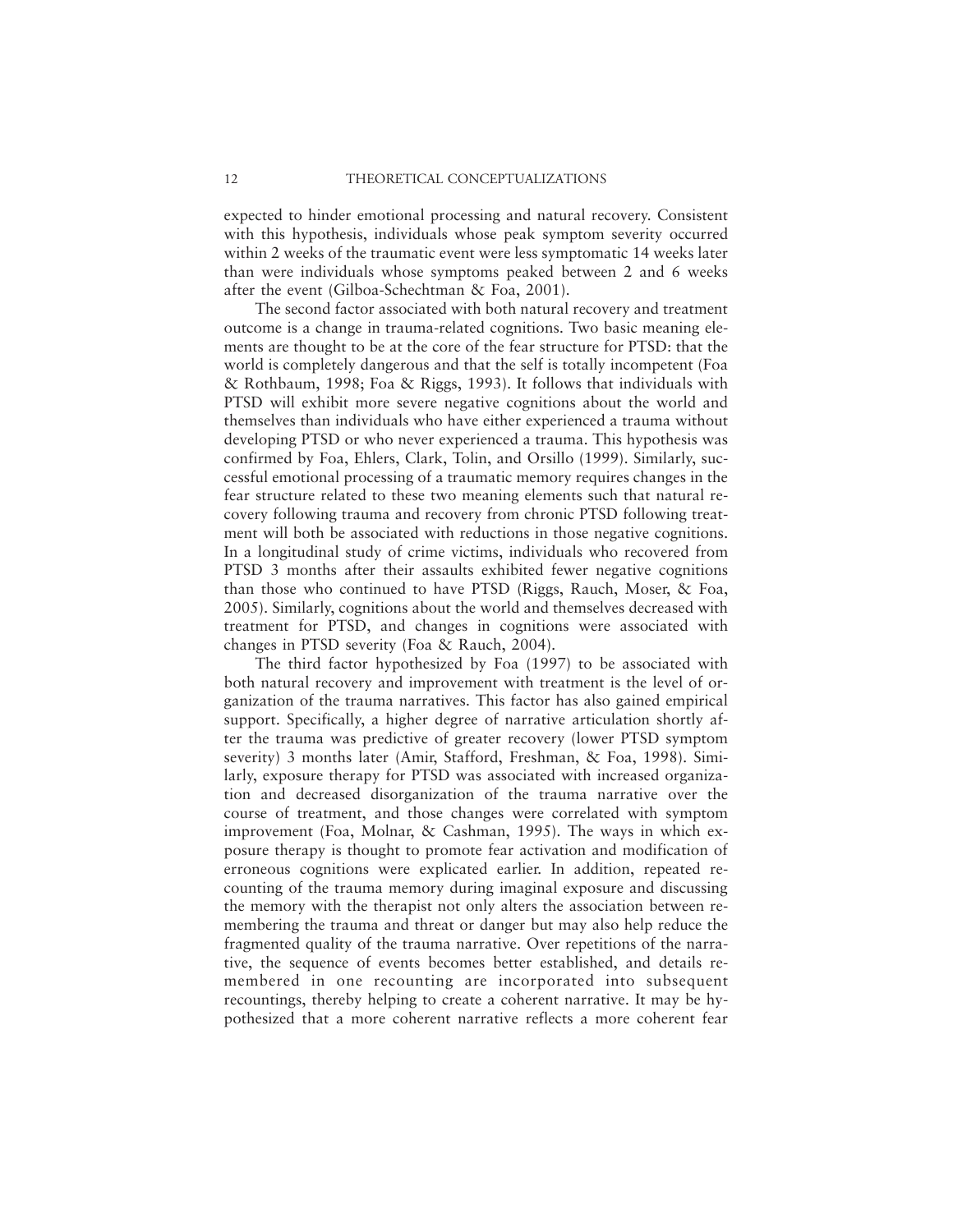structure that allows more complete activation and subsequent changes in the pathological elements of the fear structure. Foa and Cahill (2001) proposed that emotional processing that leads to natural recovery occurs through repeated activation of the fear structure via the trauma memory by engaging with trauma-related thoughts and feelings, by sharing the thoughts and feelings with others, and by confronting trauma-reminder stimuli in daily life. In the absence of additional traumas, these natural exposures contain information that disconfirms the common posttrauma associations within the fear structure, such as that the world in general or specific trauma reminders are dangerous and that the person's actions during the trauma or subsequent PTSD symptoms means the person is incompetent. For example, a rape survivor may repeatedly encounter men who are physically similar to the perpetrator, thus activating the trauma memory structure. As these encounters do not lead to additional assaults, the natural initial postrape inclination to view the world (e.g., all men) as entirely dangerous is not confirmed and thus gradually subsides. In addition, repeated thinking or talking about the traumatic event promotes habituation of negative emotions and the generation of an organized trauma narrative. By contrast, individuals who avoid engaging with the traumatic memories by either suppressing related thoughts and feelings or avoiding trauma-related situations do not have the opportunity to experience the habituation of negative emotions, to disconfirm the initial posttrauma negative cognitions, or to form an organized narrative and thus develop chronic disturbances.

Consistent with the proposed conceptualization of natural recovery, Creamer, Burgess, and Pattison (1992) found, among a group of individuals who were present when a man went on a shooting spree in a crowded building, that high levels of reexperiencing shortly after the trauma were correlated with lower levels of distress 4 weeks later. Similarly, Lepore, Silver, Wortman, and Wayment (1996) found that, 18 months after the trauma of losing their babies to sudden infant death syndrome, mothers who were able to share their loss with a supportive social network had resolved their grief more than did mothers who were not able to do so. Thus avoidance of trauma memories and reminders appears to interfere with natural recovery, whereas talking about the experience with supportive others appears to facilitate natural recovery. As noted previously, a less fragmented narrative is also associated with less severe PTSD (e.g., Amir et al., 1998), but a recent study by Gray and Lombardo (2001) found that organization was no longer related to PTSD after accounting for the decreased cognitive abilities often found in patients with PTSD. To the extent that cognitive impairments seen in PTSD reflect the effects of anxiety on information processing, it is possible that increased organization is a *consequence* of emotional processing rather than a mechanism by which emotional processing occurs. More research is needed to examine the conflicting findings.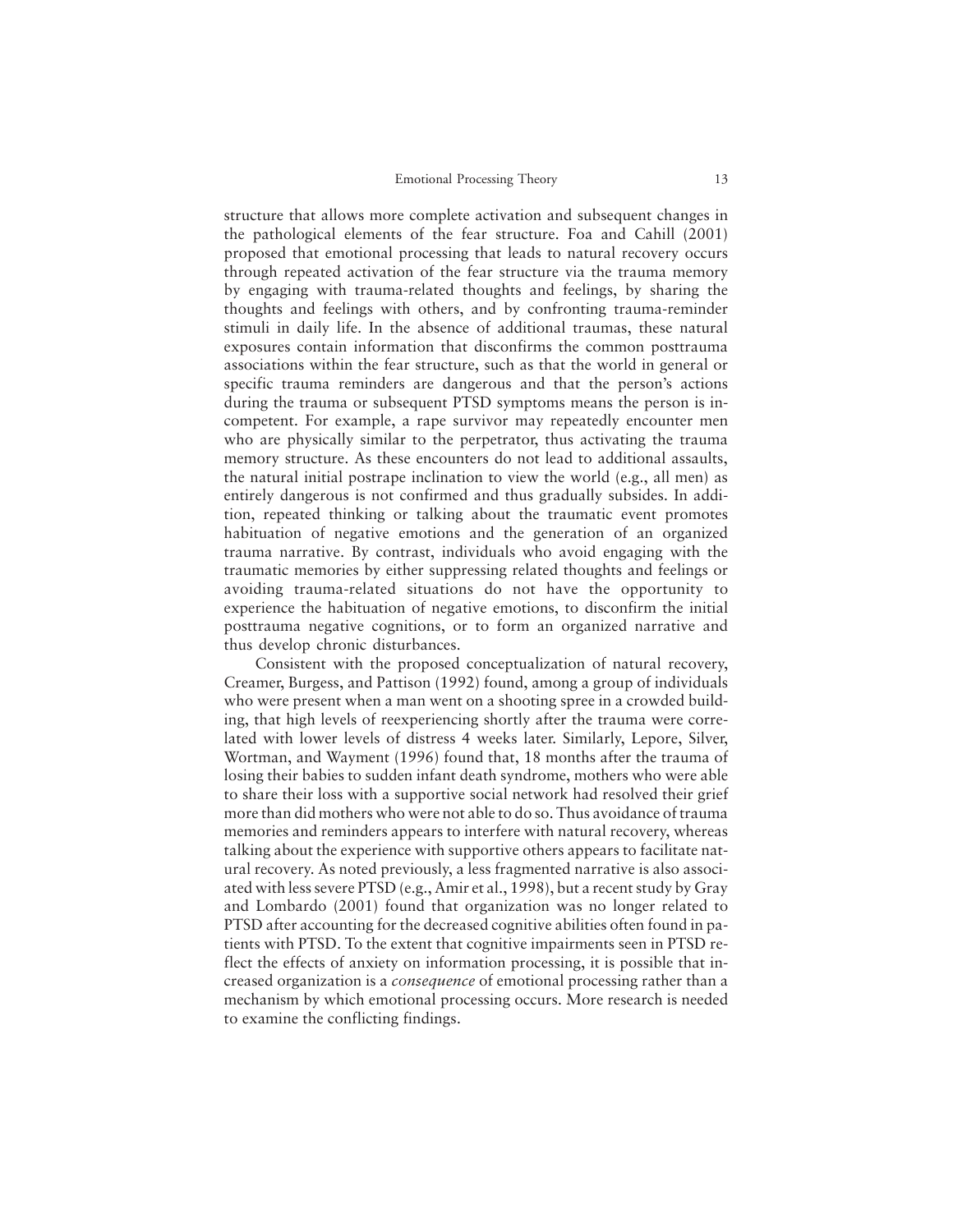#### 14 THEORETICAL CONCEPTUALIZATIONS

## **The Fear Structure of Social Anxiety Disorder**

Social anxiety disorder is characterized by excessive fear of embarrassment or humiliation in interpersonal or other social situations that leads to significant distress and impairment. The core fear in social anxiety disorder is not of physical threat, but rather of criticism, isolation, ostracization, and/ or rejection by others. Thus social anxiety disorder may be conceptualized as a "fear of embarrassment." Data suggest that social anxiety disorder can be clustered into specific situational fears (e.g., a fear of public speeches) or fears that vary across a number of social situations, including interpersonal and performance realms (generalized social phobia; Kessler, Stein, & Berglund, 1998). Because individuals with generalized social anxiety disorder make up the majority of the patients who seek treatment, we focus on them here. The model we present for the fear structure of generalized social anxiety disorder draws on clinical research into the psychopathology of social anxiety disorder, research in social psychology, emotion theory on embarrassment (e.g., Keltner & Buswell, 1997), and our direct clinical experience.

## **Stimulus Representations**

By definition, the stimuli represented in the fear structure of an individual with social anxiety disorder are circumscribed to people or social situations (e.g., peers, authority figures, or individuals of the opposite sex). However, for most of these individuals, the fear structure contains a multitude of stimuli and contexts. One particular aspect of the fear structure in social anxiety disorder that has gained recent interest is images of oneself in social interactions. For example, Hackmann, Clark, and McManus (2000) found that patients with social anxiety disorder had specific recurrent images during social interactions and that these images appeared to be related to negative social interactions retrospectively reported to be related to the onset of the disorder. Furthermore, the individual views these images from the perspective of an observer (Clark & Wells, 1995; Spurr & Stopa, 2003; Wells, Clark, & Ahmad, 1998), and a consequence of these images is that they bias information processing (for a more detailed discussion of these and other findings about imagery and social anxiety, see Hirsch & Clark, 2004).

## **Representations of Verbal, Physiological, and Behavioral Responses**

Verbal responses in the fear structure of individuals with social anxiety can have several functions: an expression of anxiety (e.g., hesitations in speech such as "ummm" or "uhhhhh"), avoidance of poor performance in a social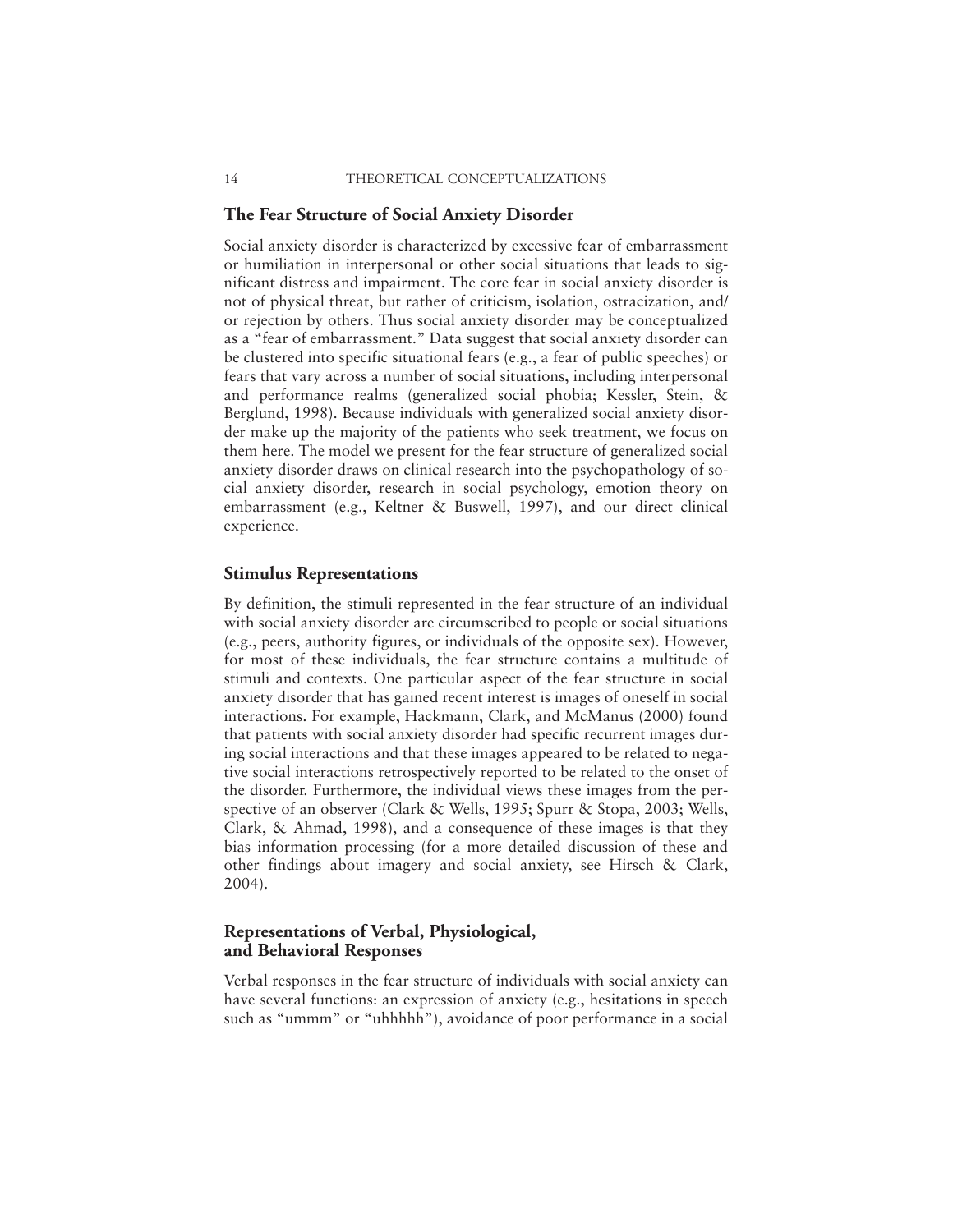situation (e.g., by asking questions, changing topics away from oneself, etc.), or attempts to distract others from signs of one's anxiety (e.g., saying "it's hot in here" if the person feels sweaty). Physiological responses include changes in heart rate, blushing, sweating, and trembling. Some of the physiological responses reflect anxiety (sweating, trembling or shaking), and others reflect embarrassment (blushing). Notably, anxiety is associated with increases in heart rate (Cuthbert et al., 2003), whereas embarrassment is often associated with decreased heart rate (Keltner & Buswell, 1997); and either of these experiences may occur in the individual with social anxiety disorder. Behavioral responses include various types of escape and avoidance maneuvers, which can be of a very subtle nature and may include cognitive strategies (e.g., distraction). Clark and Wells (1995) have labeled these subtle avoidance behaviors "safety behaviors" (cf. Salkovskis, 1991) and have emphasized their role in the maintenance of social anxiety disorder.

Several of the responses in social anxiety are associated with threat meaning because they are viewed as drawing criticism, thereby leading to a spiraling of anxiety in social situations. Two studies examined the hypothesis that the fear structure of social anxiety disorder contains pathological associations between response representations (e.g., heart racing, blushing, sweating) and threatening meaning (e.g., social incompetence). Roth, Antony, and Swinson (2001) found that individuals with social anxiety disorder were more likely than controls to interpret their symptoms of anxiety as pathological (i.e., intense anxiety or some psychiatric problem) and less likely to interpret them as normal. Furthermore, Wells and Papageorgiou (2001a) reported that false feedback regarding pulse rate (e.g., "your pulse has increased/decreased") influenced ratings of self-reported anxiety and the strength of beliefs about an idiosyncratic feared consequence in the expected direction in patients with social anxiety disorder. Thus perceived strength of responses influences the threat meaning of those responses.

## **Cognitive Biases and the Meaning Representations of Stimuli and Responses**

As noted, an additional aspect of the original emotional processing theory is the central role played by two erroneous evaluations that can also be conceptualized as cognitive biases: overestimation of the probability of feared harm and exaggerated cost of the feared outcome. Both feature prominently in the pathological fear structure of social anxiety disorder (Foa & Kozak, 1985, 1986, 1993). Foa, Franklin, and Kozak (2001) elaborated on this model, proposing that the erroneous meanings associated with social stimuli and fear responses are influenced by interpretation and judgment biases. Huppert and Foa (2004) further elaborated these concepts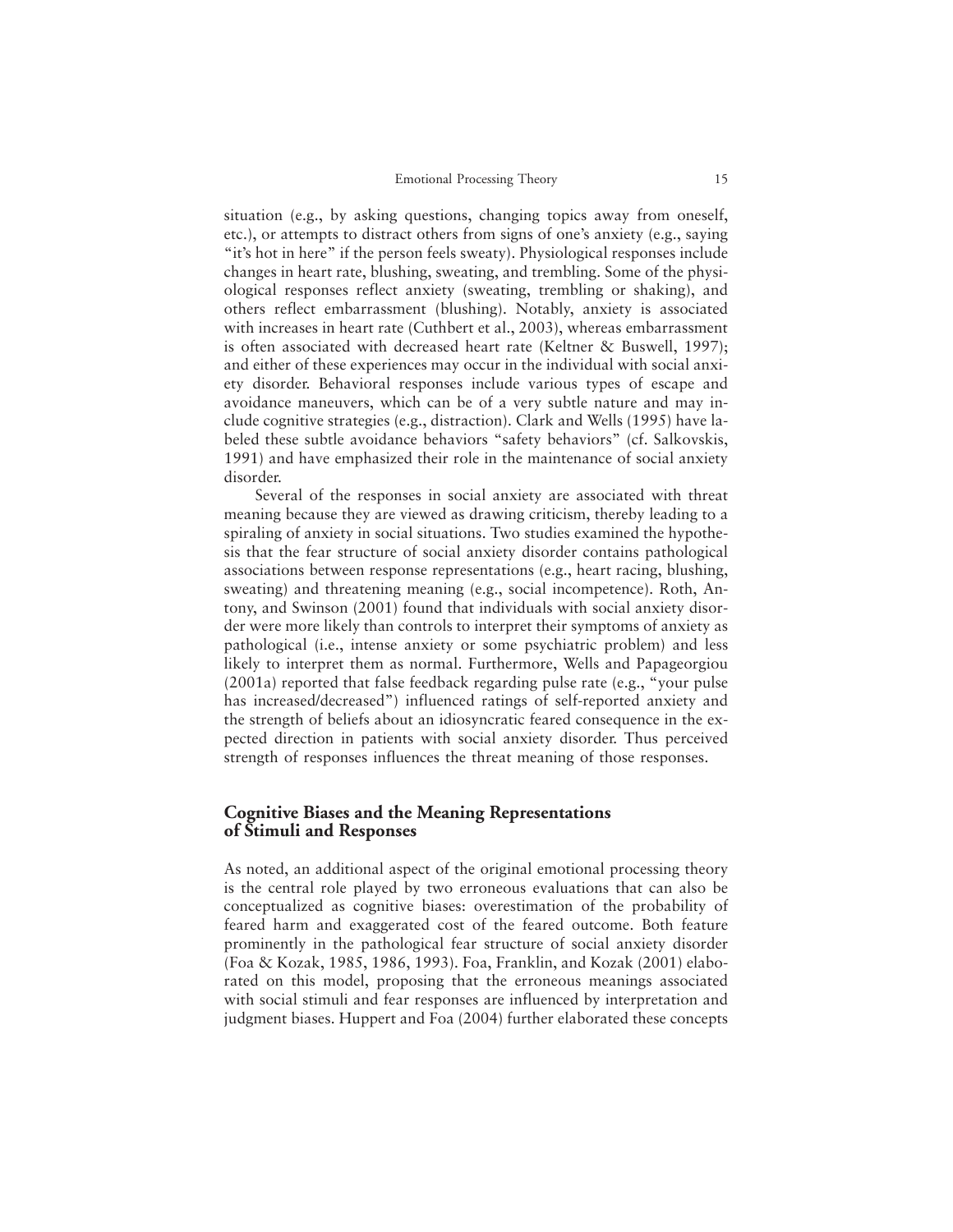and integrated these findings with Mathews and Mackintosh's (1998) model of information processing biases in anxiety.

Several studies provide support for the hypothesized relationship between judgment biases about social stimuli and social anxiety disorder. For example, Gilboa-Schechtmann, Franklin, and Foa (2000) found that patients with generalized social anxiety disorder had greater estimates of probability and cost for unambiguous negative events (e.g., a boss berating one in front of others), greater estimates of cost of positive events, and lower estimates of the probability of positive events than both anxious and nonanxious control participants. Similarly, Foa, Franklin, Perry, and Herbert (1996) found both cost and probability biases in patients with generalized social anxiety disorder, although changes in cost biases were more predictive of change in symptoms of social anxiety after cognitive-behavioral treatment than were changes in probability biases. Consistent with Foa et al. (1996), Uren, Szabo, and Lovibond (2004) reported that although both cost and probability bias appear to contribute to social anxiety, cost was a stronger predictor of severity, whereas probability and cost estimates equally predicted the severity of the fear of bodily sensations in panic disorder. Stopa and Clark's (2000) results further support the relationship between exaggerated cost for negative social events and generalized social anxiety disorder. The primacy of cost over probability could not be tested in their study because the latter was not examined. However, in a follow-up study, McManus, Clark, and Hackmann (2000) included both mild and severe negative social events and found that both probability and cost were related to severity of social anxiety and to treatment outcome. Voncken, Bogels, and de Vries (2003) also found that both probability and cost equally contributed to severity of social anxiety. However, Voncken et al. (2003) used only evaluation situations for the judgments, excluding physiological experiences that can be important for individuals with social anxiety.

In summary, Foa and Kozak (1985) proposed that exaggerated cost is the more prominent erroneous evaluation in social anxiety disorder, whereas overestimation of probabilities is more central to specific phobia and panic disorder. The research to date indicates that both cost and probability estimates contribute to social anxiety, but their relative contributions are not entirely clear. We suggest that for highly negative social events (e.g., being rejected by many people), probabilities are likely going to be more important, whereas for mild negative social events (which frequently occur), it is the overestimation of cost that will be more important in social anxiety. Many other anxiety disorders do not include mild negative events, thus making cost a more prominent feature in social anxiety than in other anxiety disorders. Perhaps, then, as suggested by Foa and Kozak (1985), specific fear structures underlying the anxiety disorders differ in the relative influence that probability and cost estimates have on the threat meaning associated with stimuli and responses.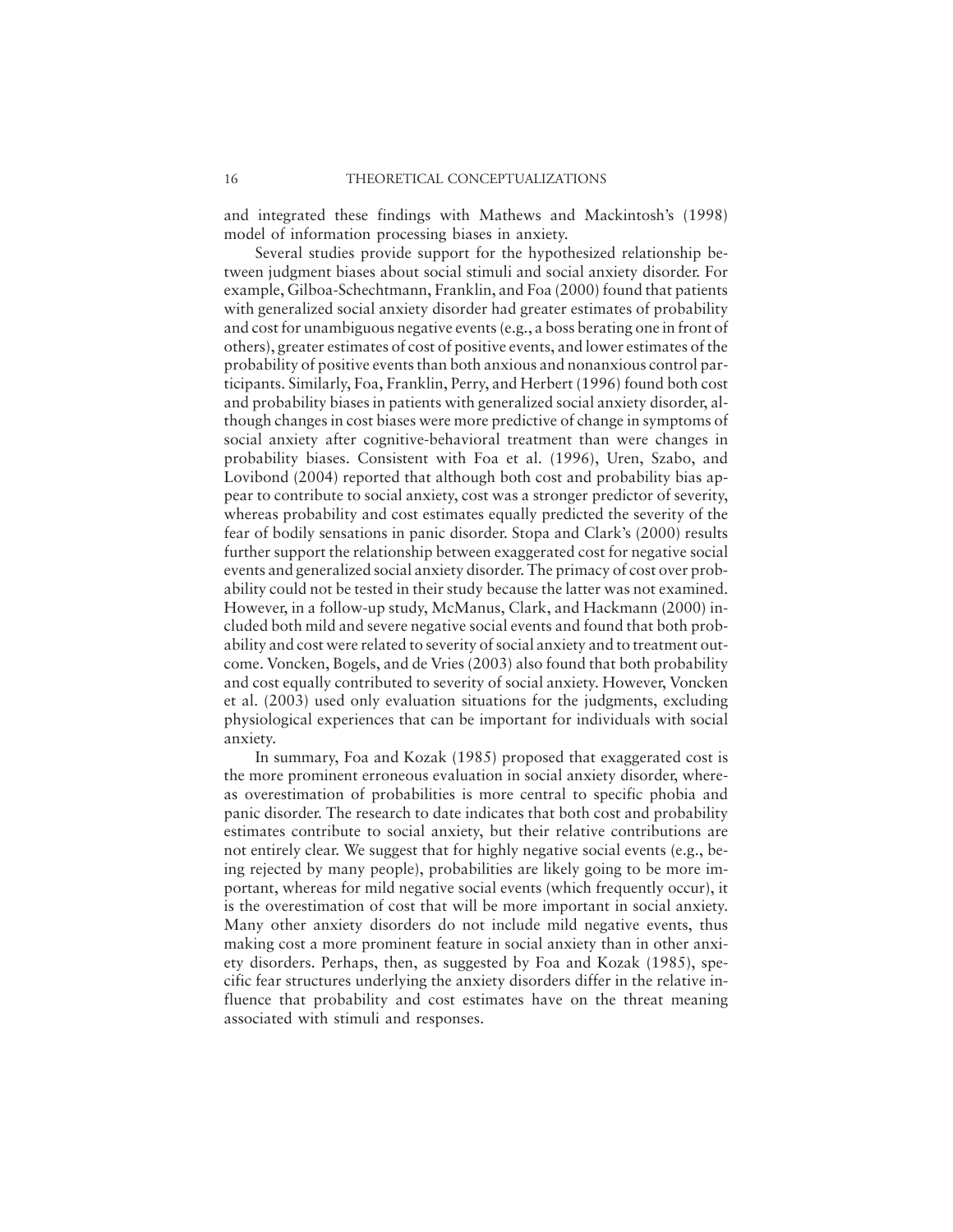#### **THE TREATMENT OF SOCIAL ANXIETY DISORDER**

In order to promote emotional processing via exposure therapy (correction of the pathological elements of the target fear structure), the situation that activates the fear structure should incorporate corrective information that is contradictory to the erroneous associations represented in the structure. Generally, the corrective information is embedded in the absence of harm during confrontation with the feared situation, object, or memory (e.g., giving a speech without the audience booing), thus leading to changes in the patient's evaluations. Indeed, Hope, Heimberg, and Bruch (1995) found that negative social cognitions decreased significantly after exposure therapy. However, for emotional processing to occur, it is essential that the person perceives that the feared consequences did not occur. In the case of a person with dog phobia interacting with a friendly dog, the absence of negative consequences is obvious. However, because of the nature of social interactions, information disconfirming the patient's belief that others are judgmental may be obscured. The ambiguity of a social situation stems from the fact that explicit negative feedback during social interactions is censored and that false praise may be offered in the name of politeness. Thus the absence of open criticism or the presence of some compliments cannot be interpreted as an indication that the individuals involved in a given social interaction unambiguously enjoyed it. Even when corrective information is available in a social interaction, a number of other factors may interfere with encoding this information: self-focus, engaging in safety behaviors, attentional bias, and overactivation. Safety behaviors (e.g., keeping hands in one's pockets to prevent people from seeing them shake; Clark & Wells, 1995; Salkovskis, 1991), also referred to as subtle avoidance behaviors (Foa & Kozak, 1986), may be performed in order to prevent the feared consequences, reinforcing the perception that criticism or rejection would have occurred had they not engaged in the safety behaviors. Attentional and interpretation biases lead to selective encoding of social situations as negative, thus further impeding opportunities for emotional processing in the natural environment of the individual with social phobia.

It follows from the preceding considerations that the goal of treatment is to set up social situations in sessions that will both activate the fear structure and provide unambiguous information that disconfirms the patient's negative perceptions and evaluations. In other words, successful treatment imposes task demands that are sufficiently strong to override the hypervigilance to negative feedback and forces the patient to incorporate evidence of his or her adequate social performance (e.g., through video feedback or feedback from others; cf. Harvey, Clarke, Ehlers, & Rapee, 2000). In this way, disconfirming evidence, either during or after the contrived social situation, is incorporated into the fear structure, thus reducing the estimated probability and cost of negative outcomes.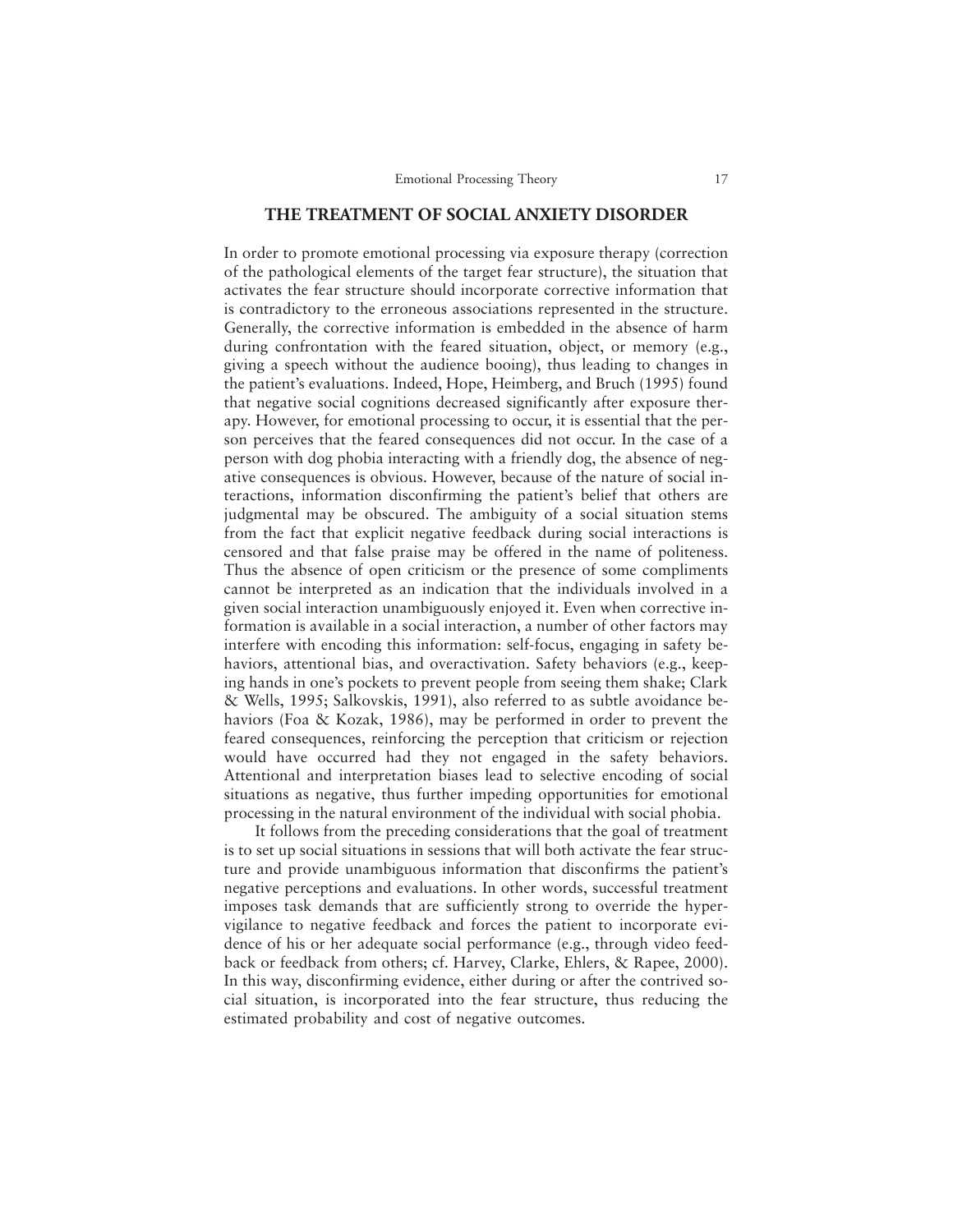Accordingly, a number of techniques that have recently been introduced into cognitive-behavioral therapies for social anxiety disorder emphasize the elimination of safety behaviors, the encouragement of outward focus, and the presentation of incompatible information via video and confederate feedback (Clark, 2001). Treatments utilizing these techniques have shown a successful reduction of social anxiety (Clark et al., 2003; Wells & Papageorgiou, 2001b). To optimize emotional processing, we have combined these techniques with imaginal and *in vivo* exposure and social skills training in our individualized Comprehensive Cognitive Behavioral Therapy (CCBT; Huppert, Roth, & Foa, 2003).

After successful treatment of an individual with social anxiety disorder, there are a number of changes that indicate successful emotional processing. These include reduced (1) probability estimates, (2) cost estimates, (3) attentional biases, (4) interpretation bias, (5) beliefs that anxiety during social situations remains forever, and (6) beliefs about the consequence of social situations (e.g., being rejected). The first four indicators are changes in information processing that may mediate the changes in beliefs, as well as produce reduction in social anxiety symptoms.

## **DISCUSSION AND FUTURE DIRECTIONS**

In this chapter we have presented an update of emotional processing theory and applied the theory to two disorders that were not discussed in great detail in Foa and Kozak's (1985, 1986) original formulation: PTSD and social anxiety disorder. Emotional processing theory appears to account quite well for natural recovery, as well as for treatment of anxiety disorders, whether by exposure therapy, cognitive therapy, or other alternatives. However, a number of questions require further examination.

1. Can emotional processing theory account for other emotions in the same way in which it accounts for fear and anxiety? Recent work by Hayes suggests that depression may be conceptualized within an emotional processing theory framework and that mechanisms similar to those underlying fear reduction operate during reduction of depression (see Hayes, Beevers, Feldman, Laurenceau, & Perlman, 2005). Data indicating that anger, guilt, and shame decrease with treatment for PTSD suggest that these emotions as well may share common mechanisms with anxiety (see Cahill, Rauch, Hembree, & Foa, 2003, Foa & Rauch, 2004; Rothbaum, Ruef, Litz, Han, & Hodges, 2003).

2. Can findings from neuroscience help clarify principles of emotional processing theory? For example, data from LeDoux's lab indicate that amygdala activation is necessary for extinction (Nader et al., 2000). This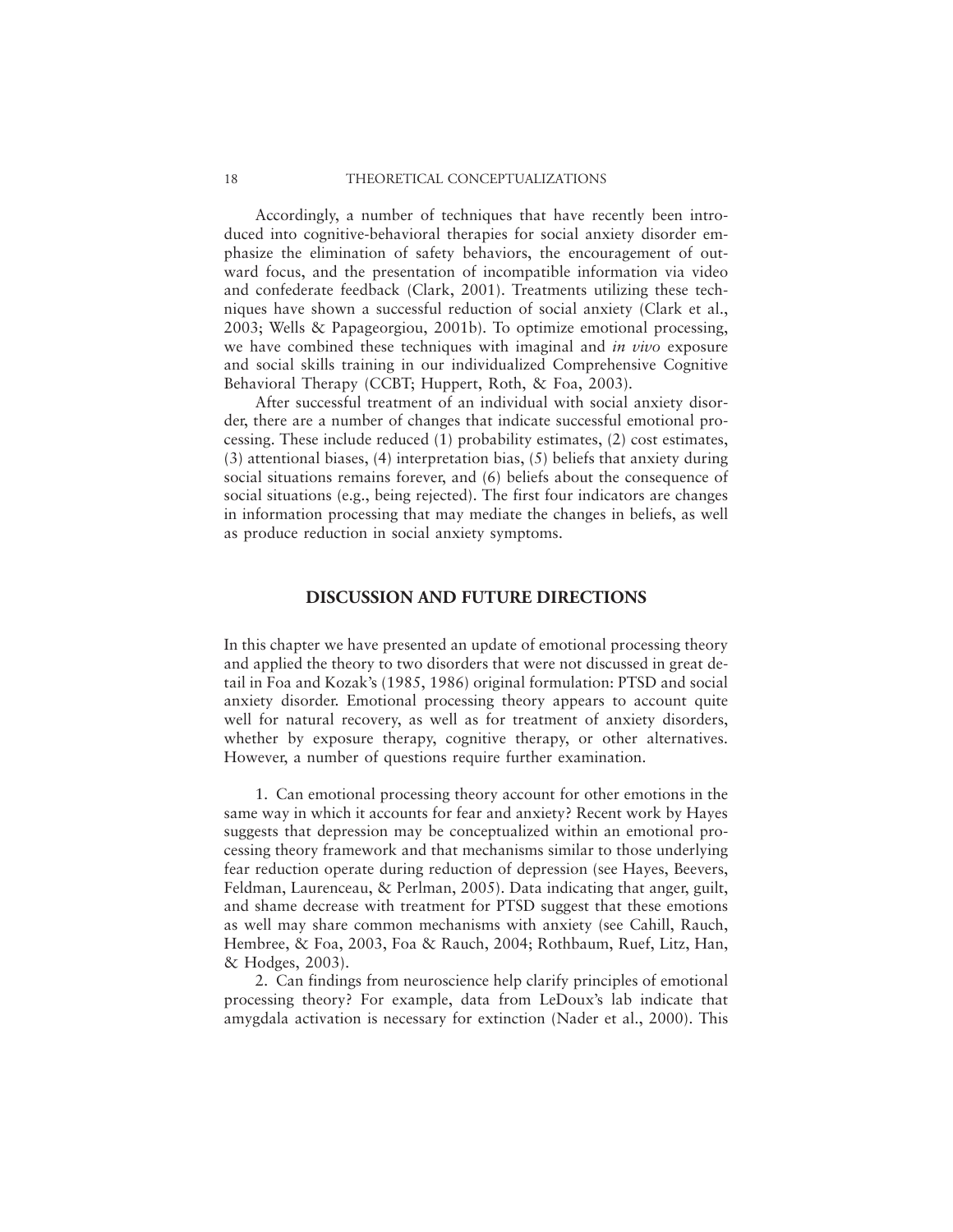finding is consistent with the proposition that activation of the fear structure is necessary for emotional processing to occur.

3. How can emotional processing theory be integrated with other information processing theories of anxiety (e.g., Mogg & Bradley, 1998)? How does it relate to the recent findings of training of attentional and interpretation biases (Mathews & MacLeod, 2002)?

#### **REFERENCES**

- Amir, N., Stafford, J., Freshman, M. S., & Foa, E. B. (1998). Relationship between trauma narratives and trauma pathology. *Journal of Traumatic Stress, 11*(2), 385–392.
- Bouton, M. E. (2000). A learning theory perspective on lapse, relapse, and the maintenance of behavior change. *Health Psychology, 19*(1, Suppl.), 57–63.
- Cahill, S. P., Rauch, S. A., Hembree, E. A., & Foa, E. B. (2003). Effect of cognitivebehavioral treatments for PTSD on anger. *Journal of Cognitive Psychotherapy, 17*(2), 113–131.
- Cardena, E., & Spiegel, D. (1993). Dissociative reactions to the San Francisco Bay Area earthquake of 1989. *American Journal of Psychiatry, 150*(3), 474–478.
- Chaplin, E. W., & Levine, B. A. (1981). The effects of total exposure duration and interrupted versus continuous exposure in flooding therapy. *Behavior Therapy, 12*, 360–368.
- Clark, D. M. (2001). A cognitive perspective on social phobia. In W. R. Crozier & L. E. Alden (Eds.), *International handbook of social anxiety: Concepts, research and interventions related to the self and shyness* (pp. 405–430). New York: Wiley.
- Clark, D. M., Ehlers, A., McManus, F., Hackmann, A., Fennell, M., Campbell, H., et al. (2003). Cognitive therapy vs. fluoxetine in generalized social phobia: A randomized placebo controlled trial. *Journal of Consulting and Clinical Psychology, 71*, 1058–1067.
- Clark, D. M., & Wells, A. (1995). A cognitive model of social phobia. In R.G. Heimberg, M.R. Liebowitz, D.A. Hope, & F.R. Schneier (Eds.), *Social phobia: Diagnosis, assessment, and treatment* (pp. 69–93). New York: Guilford Press.
- Creamer, M., Burgess, P., & Pattison, P. (1992). Reaction to trauma: A cognitive processing model. *Journal of Abnormal Psychology, 101*, 425–459.
- Cuthbert, B. N., Lang, P. J., Strauss, C., Drobes, D., Patrick, C. J., & Bradley, M. M. (2003). The psychophysiology of anxiety disorder: Fear memory imagery. *Psychophysiology, 40*, 407–422.
- De Silva, P., & Rachman, S. (1984). Does escape behavior strenghten agoraphobic avoidance? A preliminary study. *Behaviour Research and Therapy, 22*, 87–91.
- Emmelkamp, P. M. G. (1974). Self-observation versus flooding in the treatment of agoraphobia. *Behaviour Research and Therapy, 12*, 229–237.
- Foa, E. B. (1997). Psychological processes related to recovery from a trauma and an effective treatment for PTSD. In R. Yehuda & A. McFarlane (Vol. Eds.), *Annals of the New York Academy of Sciences: Vol. 821. Psychobiology of PTSD* (pp. 410–424). New York: Academy of Sciences.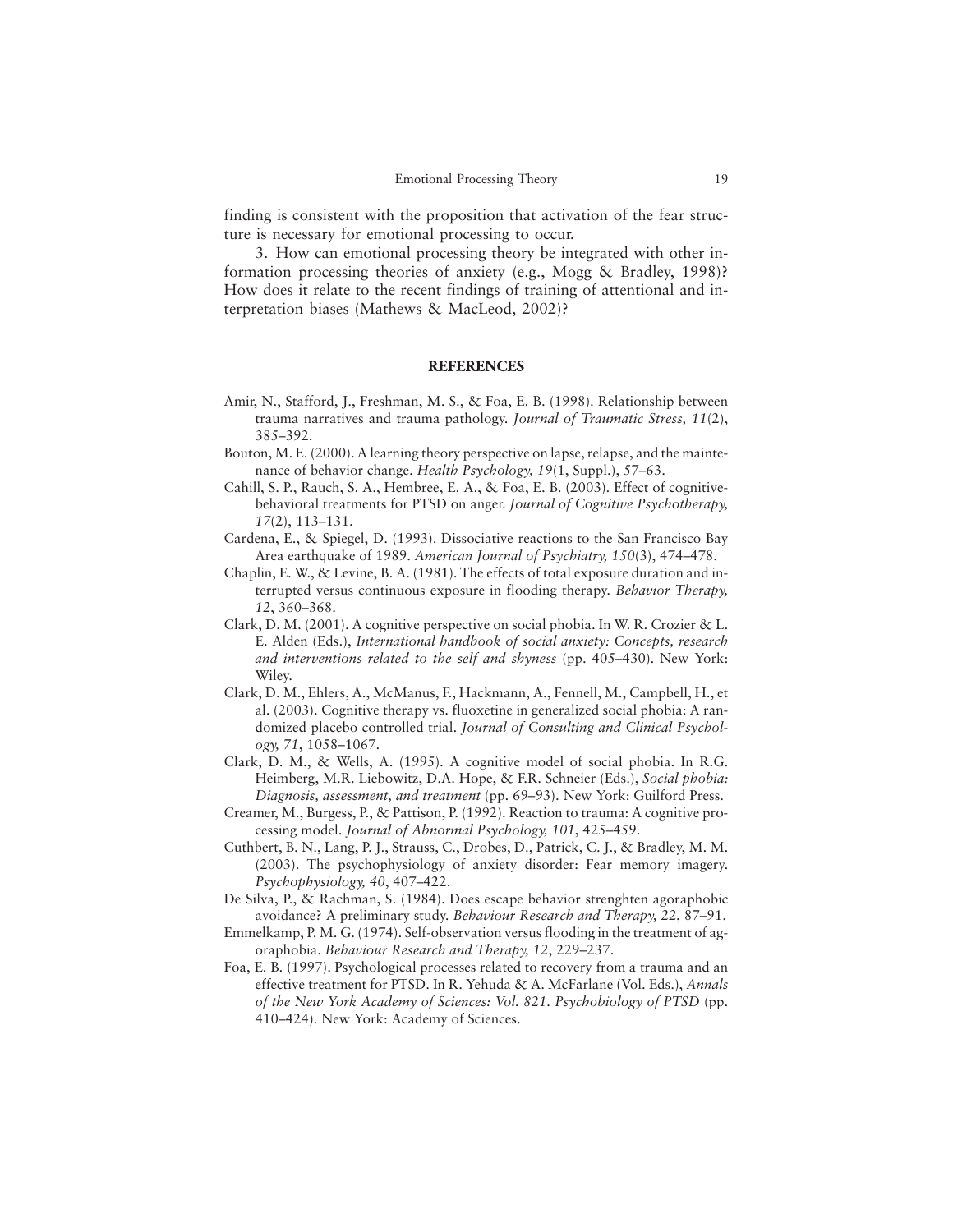- Foa, E. B., & Cahill, S. P. (2001). Emotional processing in psychological therapies. In N. J. Smelser & P. B. Bates (Eds.), *International encyclopedia of the social and behavioral sciences* (pp. 12363–12369). Oxford, UK: Elsevier.
- Foa, E. B., & Chambless, D. (1978). Habituation of subjective anxiety during flooding in imagery. *Behaviour Research and Therapy, 16*, 391–399.
- Foa, E. B., Ehlers, A., Clark, D. M., Tolin, D. F., & Orsillo, S. M. (1999). The Posttraumatic Cognitions Inventory (PTCI): Development and validation. *Psychological Assessment, 11*, 303–314.
- Foa, E. B., Franklin, M. E., & Kozak, M. J. (2001). Social phobia: An information processing perspective. In S. Hofman & P. M. DiBartolo (Eds.), *From social anxiety to social phobia: Multiple perspectives*(pp. 268–280). Needham, MA: Allyn & Bacon.
- Foa, E. B., Franklin, M. E., Perry, K. J., & Herbert, J. D. (1996). Cognitive biases in generalized social phobia. *Journal of Abnormal Psychology, 105,* 433–439.
- Foa, E. B., Grayson, J. B., Steketee, G. S., Doppelt, H. G., Turner, R. M., & Latimer, P. R. (1983). Success and failure in the behavioral treatment of obsessive–compulsives. *Journal of Counseling and Clinical Psychology, 51*(2), 287–297.
- Foa, E. B., & Hearst-Ikeda, D. (1996). Emotional dissociation in response to trauma: An information-processing approach. In L. K. Michelson & W. J. Ray (Eds.), *Handbook of dissociation: Theoretical, empirical, and clinical perspectives* (pp. 207–224). New York: Plenum Press.
- Foa, E. B., & Jaycox, L. H. (1999). Cognitive-behavioral theory and treatment of posttraumatic stress disorder. In D. Spiegel (Ed.), *Efficacy and cost-effectiveness of psychotherapy* (pp. 23–61). Washington, DC: American Psychiatric.
- Foa, E. B., & Kozak, M. J. (1985). Treatment of anxiety disorders: Implications for psychopathology. In A. H. Tuma & J. D. Maser (Eds.), *Anxiety and the anxiety disorders* (pp. 421–452). Hillsdale, NJ: Erlbaum.
- Foa, E. B., & Kozak, M. J. (1986). Emotional processing of fear: Exposure to corrective information. *Psychological Bulletin, 99*, 20–35.
- Foa, E. B., & Kozak, M. J. (1993). Pathological anxiety: The meaning and the structure of fear. In N. Birbaumer & A. Ohman (Eds.), *The structure of emotion* (pp. 110–121). Toronto, Ontario, Canada: Hogrefe.
- Foa, E. B., & McNally, R. J. (1996). Mechanisms of change in exposure therapy. In R. M. Rapee (Ed.), *Current controversies in the anxiety disorders* (pp. 329–343). New York: Guilford Press.
- Foa, E. B., Molnar, C., & Cashman, L. (1995). Change in rape narratives during exposure therapy for posttraumatic stress disorder. *Journal of Traumatic Stress, 8*(4), 675–690.
- Foa, E. B., & Rauch, S. A. M. (2004). Cognitive changes during prolonged exposure versus prolonged exposure plus cognitive restructuring in female assault survivors with posttraumatic stress disorder. *Journal of Consulting and Clinical Psychology, 72*(5), 879–884.
- Foa, E. B., & Riggs, D. S. (1993). Post-traumatic stress disorder in rape victims. In J. Oldham, M. B. Riba, & A. Tasman (Eds.), *American Psychiatric Press review of psychiatry* (Vol. 12, pp. 273–303). Washington, DC: American Psychiatric Press.
- Foa, E. B., Riggs, D. S., Massie, E. D., & Yarczower, M. (1995). The impact of fear activation and anger on the efficacy of exposure treatment for posttraumatic stress disorder. *Behavior Therapy, 26*, 487–499.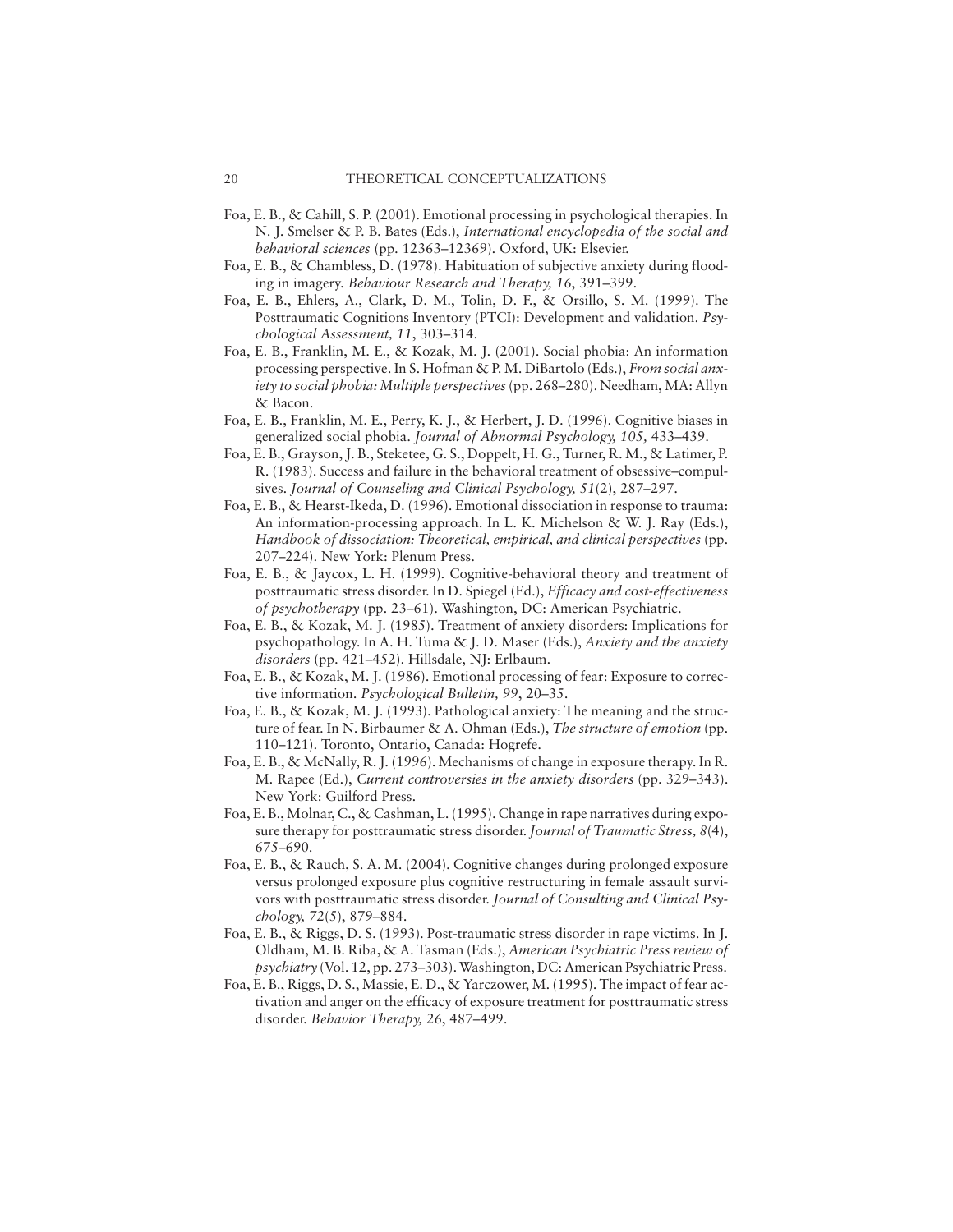- Foa, E. B., & Rothbaum, B. O. (1998). *Treating the trauma of rape: Cognitive-behavioral therapy for PTSD*. New York: Guilford Press.
- Foa, E. B., Steketee, G., & Rothbaum, B. O. (1989). Behavioral/cognitive conceptualizations of posttraumatic stress disorder. *Behavior Therapy, 20*, 155–176.
- Gilboa-Schechtman, E., & Foa, E. B. (2001). Patterns of recovery from trauma: The use of intraindividual analysis. *Journal of Abnormal Psychology, 110*(3), 392– 400.
- Gilboa-Schechtman, E., Franklin, M. E., & Foa, E. B. (2000). Anticipated reactions to social events: Differences among individuals with generalized social phobia, obsessive–compulsive disorder, and nonanxious controls. *Cognitive Therapy and Research, 24*, 731–746.
- Gray, M. J., & Lombardo, T. W. (2001). Complexity of trauma narratives as an index of fragmented memory in PTSD: A critical analysis. *Applied Cognitive Psychology, 15*(7), S171–S186.
- Grayson, J. B., Foa, E. B., & Steketee, G. S. (1986). Exposure in vivo of obsessive– compulsives under distracting and attention-focusing conditions: Replication and extension. *Behaviour Research and Therapy, 24*(4), 475–479.
- Hackmann, A., Clark, D. M., & McManus, F. (2000). Recurrent images and early memories in social phobia. *Behaviour Research and Therapy, 38*, 601–610.
- Harvey, A. G., Clark, D. M., Ehlers, A., & Rapee, R. M. (2000). Social anxiety and self-impression: Cognitive preparation enhances the beneficial effects of video feedback following a stressful social task. *Behaviour Research and Therapy, 38(*12), 1183–1192.
- Hayes, A. M., Beevers, C., Feldman, G. C., Laurenceau, J. P., & Perlman, C. A. (2005). Avoidance and processing as predictors of symptom change and positive growth in an integrative therapy for depression. *International Journal of Behavioral Medicine, 12*, 111–122.
- Hirsch, C. R., & Clark, D. M. (2004). Information-processing bias in social phobia. *Clinical Psychology Review, 24*(7), 799–825.
- Hope, D. A., Heimberg, R. G., & Bruch, M. A. (1995). Dismantling cognitive-behavioral group therapy for social phobia. *Behaviour Research and Therapy, 33*, 637–650.
- Huppert, J. D., & Foa, E. B. (2004). Maintenance mechanisms in social anxiety: An integration of cognitive biases and emotional processing theory. In J. Yiend (Ed.), *Cognition, emotion, and psychopathology* (pp. 213–231). Cambridge, UK: Cambridge University Press.
- Huppert, J. D., Roth, D. A., & Foa, E. B. (2003). Cognitive behavioral therapy for social phobia: New advances. *Current Psychiatry Reports, 5*, 289–296.
- Jaycox, L. H., Foa, E. B., & Morral, A. R. (1998). Influence of emotional engagement and habituation on exposure therapy for PTSD.*Journal of Consulting and Clinical Psychology, 66*, 185–192.
- Johnstone, K. A., & Page, A. C. (2004). Attention to phobic stimuli during exposure: The effect of distraction on anxiety reduction, self-efficacy and perceived control. *Behaviour Research and Therapy, 42*(3), 249–275.
- Keltner, D., & Buswell, B.N. (1997). Embarrassment: Its distinct form and appeasement functions. *Psychological Bulletin, 122*, 250–270.
- Kessler, R. C., Stein, M. B., & Berglund, P. (1998). Social phobia subtypes in the National Comorbidity Survey. *American Journal of Psychiatry, 155*, 613–619.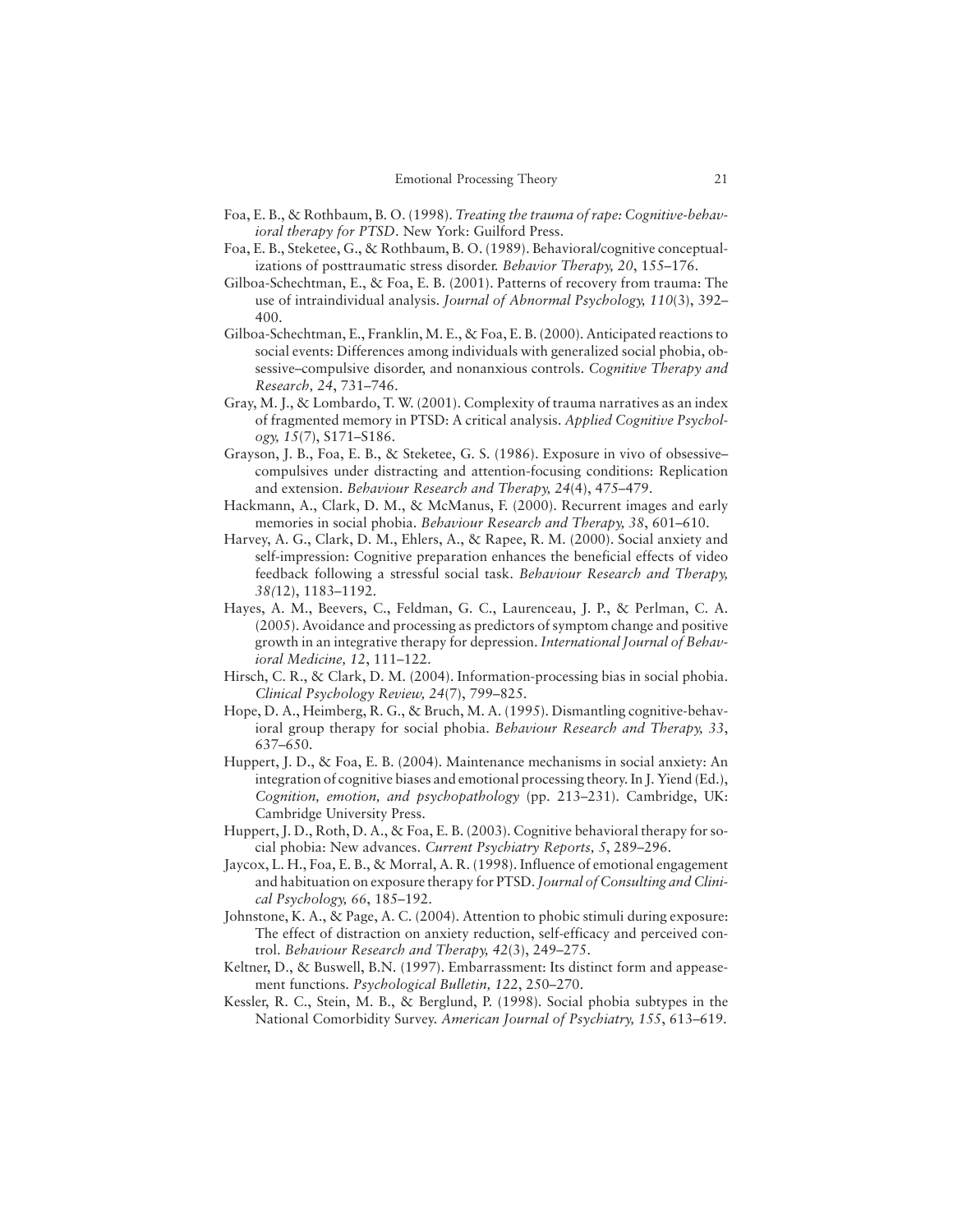- Koopman, C., Classen, C., & Spiegel, D. A. (1994). Predictors of posttraumatic stress symptoms among survivors of the Oakland/Berkeley, California, firestorm. *American Journal of Psychiatry, 151,* 888–894.
- Kozak, M. J., Foa, E. B., & Steketee, G. (1988). Process and outcome of exposure treatment with obsessive–compulsives: Psychophysiological indicators of emotional processing. *Behavior Therapy, 19*, 157–169.
- Lang, P. J. (1977). Imagery in therapy: An information processing analysis of fear. *Behavior Therapy, 8*, 862–886.
- Lang, P. J. (1984). Cognition in emotion: Concept and action. In C. Izard, J. Kagan, & R. Zajonc (Eds.), *Emotion, cognition and behavior* (pp. 193–206). New York: Cambridge University Press.
- Lang, P. J., Davis, M., & Ohman, A. (2000). Fear and anxiety: Animal models and human cognitive psychophysiology.*Journal of Affective Disorders, 61*, 137–159.
- Lang, P. J., Melamed, B. G., & Hart, J. (1970). A psychophysiological analysis of fear modification using an automated desensitization procedure. *Journal of Abnormal Psychology, 76*, 220–234.
- Lepore, S. J., Silver, R. C., Wortman, C. B., & Wayment, H. A. (1996). Social constraints, intrusive thoughts, and depressive symptoms among bereaved mothers. *Journal of Personality and Social Psychology, 70*, 271–282.
- Mathews, A. M., Johnston, D. W., Shaw, P. M., & Gelder, M. G. (1974). Process variables and the prediction of outcome in behaviour therapy. *British Journal of Psychiatry, 125*, 256–264.
- Mathews, A., & Mackintosh, B. (1998). A cognitive model of selective processing in anxiety. *Cognitive Therapy and Research, 22*, 539–560.
- Mathews, A., & MacLeod, C. (2002). Induced processing biases have causal effects on anxiety. *Cognition and Emotion, 16*(3), 331–354.
- McManus, F., Clark, D. M., & Hackmann, A. (2000). Specificity of cognitive biases in social phobia and their role in recovery. *Behaviour and Cognitive Psychotherapy, 28*(3), 201–209.
- Mogg, K., & Bradley, B. P. (1998). A cognitive-motivational analysis of anxiety. *Behaviour Research and Therapy, 36*(9), 809–848.
- Nader, K., Schafe, G. E., & LeDoux, J. E. (2000). Fear memories require protein synthesis in the amygdala for reconsolidation after retrieval. *Nature, 406*(6797), 722–726.
- Oliver, N. S., & Page, A. C. (2003). Fear reduction during in vivo exposure to blood-injection stimuli: Distraction vs. attentional focus. *British Journal of Clinical Psychology, 42*(1), 13–25.
- Pitman, R. K., Orr, S. P., Altman, B., & Longpre, R. E. (1996). Emotional processing and outcome of imaginal flooding therapy in Vietnam veterans with chronic posttraumatic stress disorder. *Comprehensive Psychiatry, 37*(6), 409–418.
- Rabavilas, A. D., Boulougouris, J. C., & Stefanis, C. (1976). Duration of flooding sessions in the treatment of obsessive–compulsive patients. *Behaviour Research and Therapy, 14*, 349–355.
- Rachman, S. (1980). Emotional processing.*Behaviour Research and Therapy, 18*, 51– 60.
- Rachman, S. J. (2003). Eysenck and the development of CBT. *Psychologist, 16*(11), 588–591.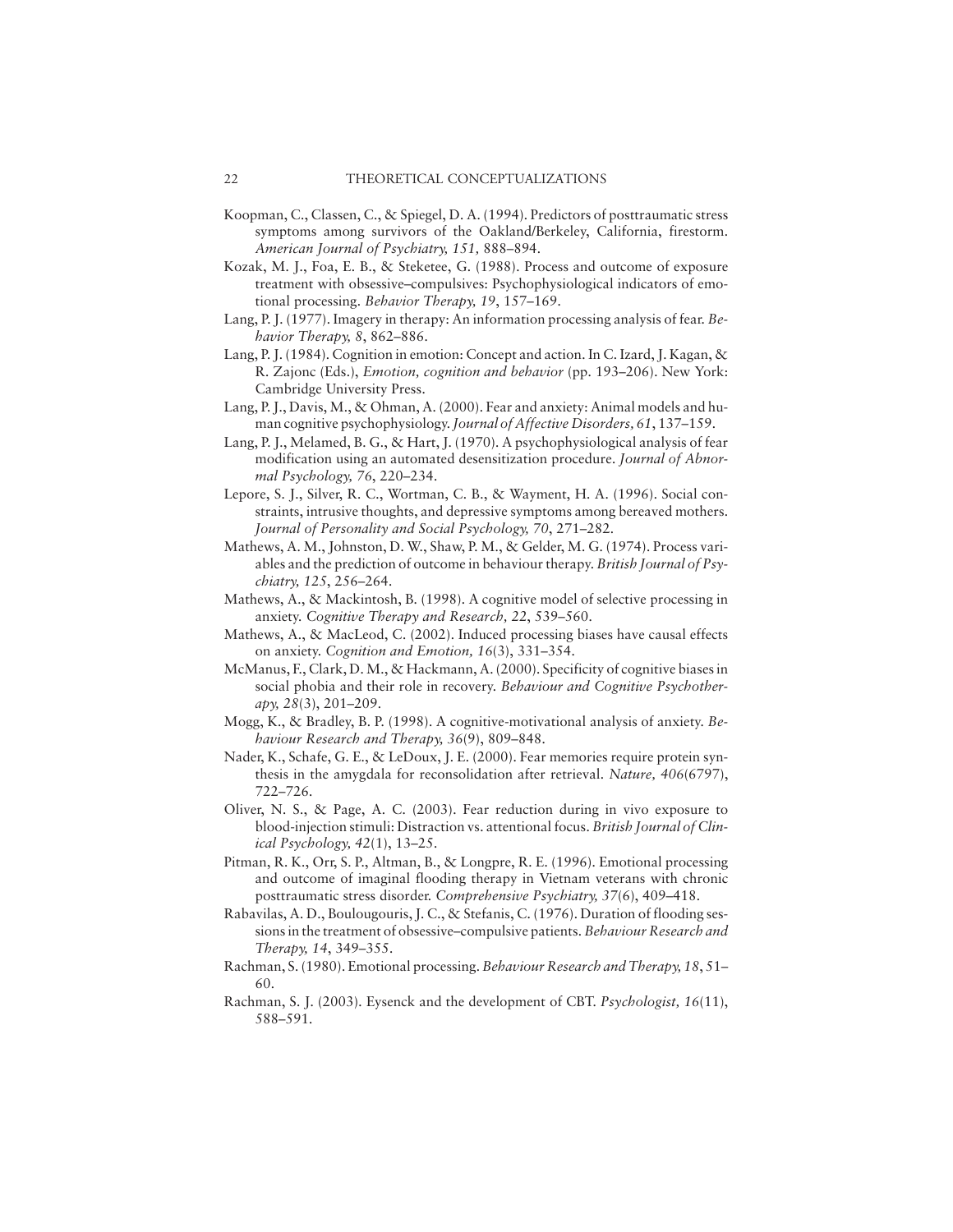- Rachman, S. J., Craske, M.G., Tallman, K., & Solyom, C. (1986). Does escape behavior strengthen avoidance? A replication. *Behavior Therapy, 17*, 366–384.
- Rescorla, R. A. (2001). Experimental extinction. In R. R. Mowrer & S. B. Klein (Eds.), *Handbook of contemporary learning theories* (pp. 119–154). Mahwah, NJ: Erlbaum.
- Riggs, D. S., Rauch, S. A. M., Moser, J. S., & Foa, E. B. (2005). *The relationship between perceived changes in self-referential cognitions and symptoms of posttraumatic stress disorder following assault*. Unpublished manuscript.
- Riggs, D. S., Rothbaum, B. O., & Foa, E. B. (1995). A prospective examination of symptoms of posttraumatic stress disorder in victims of nonsexual assault. *Journal of Interpersonal Violence, 10*(2), 201–214.
- Rodriguez, B. I., & Craske, M. G. (1993). The effects of distraction during exposure to phobic stimuli. *Behaviour Research and Therapy, 31*(6), 549–558.
- Roth, D., Antony, M. M., & Swinson, R. P. (2001). Attributions for anxiety symptoms in social phobia. *Behaviour Research and Therapy, 39*(2), 129–138.
- Rothbaum, B. O., Foa, E. B., Riggs, D., Murdock, T., & Walsh, W. (1992). A prospective examination of post-traumatic stress disorder in rape victims. *Journal of Traumatic Stress, 5*, 455–475.
- Rothbaum, B. O., Ruef, A. M., Litz, B.T., Han, H., & Hodges, L. (2003). Virtual reality exposure therapy of combat-related PTSD: A case study using psychophysiological indicators of outcome.*Journal of Cognitive Psychotherapy: An International Quarterly, 17*, 163–178.
- Salkovskis, P. M. (1991). The importance of behaviour in the maintenance of anxiety and panic: A cognitive account. *Behavioural Psychotherapy, 19*, 6–19.
- Spurr, J. M., & Stopa, L. (2003). The observer perspective: Effects on social anxiety and performance. *Behaviour Research and Therapy, 41*(9), 1009–1028.
- Stern, R. S., & Marks, I. M. (1973). Brief and prolonged exposure: A comparison in agoraphobic patients. *Archives of General Psychiatry, 28*, 270–276.
- Stopa, L., & Clark, D. M. (2000). Social phobia and interpretation of social events. *Behaviour Research and Therapy, 38*, 273–283.
- Telch, M. J., Valentiner, D. P., Ilai, D., Young, P. R., Powers, M. B., & Smits, J. A. J. (2004). Fear activation and distraction during the emotional processing of claustrophobic fear. *Journal of Behavior Therapy and Experimental Psychiatry, 35*(3), 219–232.
- Uren, T. H., Szabo, M., & Lovibond, P. F. (2004). Probability and cost estimates for social and physical outcomes in social phobia and panic disorder. *Journal of Anxiety Disorders, 18*(4), 481–489.
- van Minnen, A., & Foa, E. B. (submitted). *The effects of long versus short imaginal exposure on treatment outcome of PTSD*. Manuscript submitted for publication.
- van Minnen, A., & Hagenaars, M. (2002). Fear activation and habituation patterns as early process predictors of response to prolonged exposure treatment in PTSD. *Journal of Traumatic Stress, 15*(5), 359–367.
- Voncken, M. J., Bogels, S. M., & de Vries, K. (2003). Interpretation and judgmental biases in social phobia. *Behaviour Research and Therapy, 41*(12), 1481–1488.
- Wells, A., Clark, D. M., & Ahmad, S. (1998). How do I look with my mind's eye: Perspective taking in social phobic imagery. *Behaviour Research and Therapy, 36*(6), 631–634.